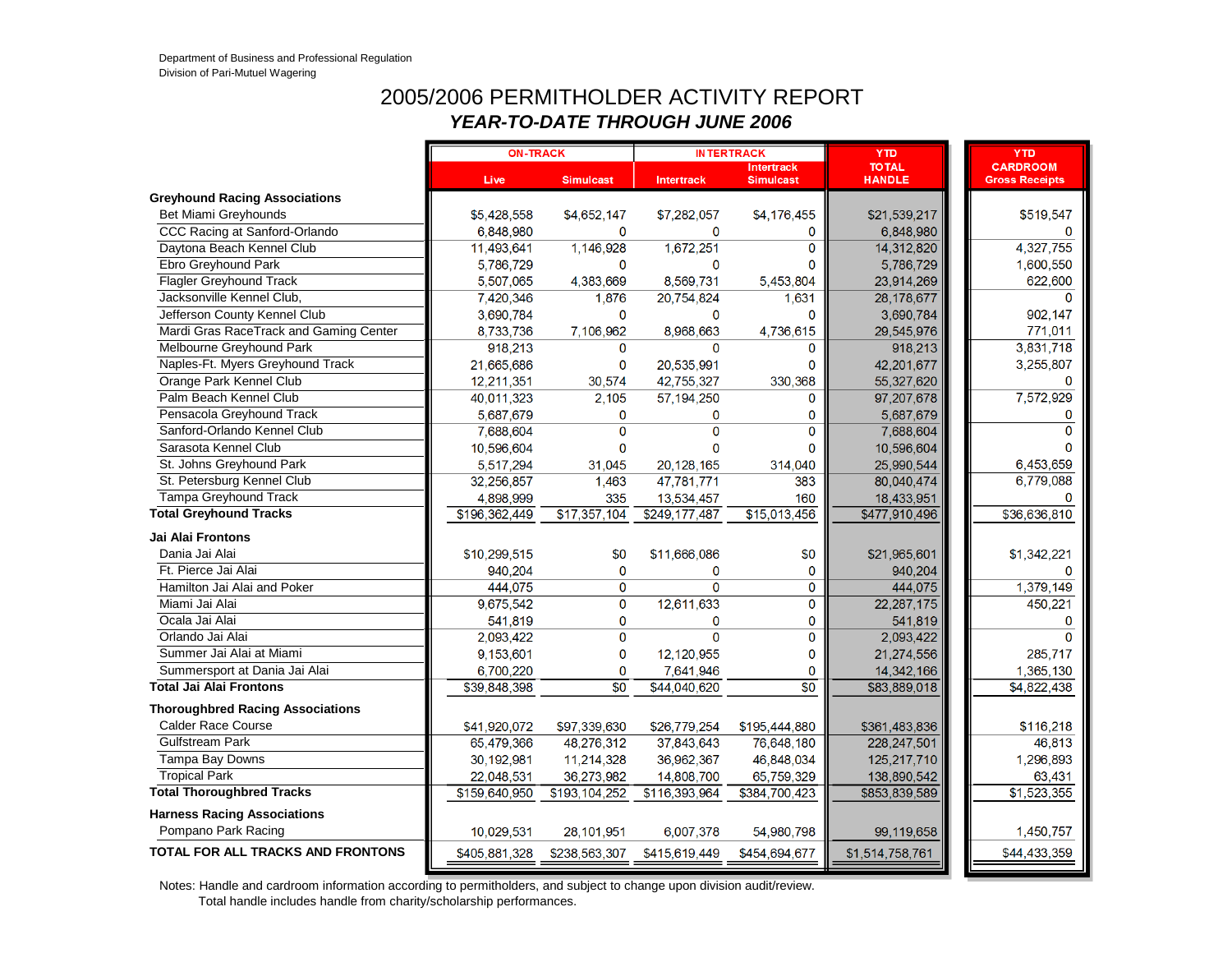#### JULY 2005 PERMITHOLDER ACTIVITY REPORT

|                                          | <b>ON-TRACK</b> |                  | <b>INTERTRACK</b> |                                       | <b>JULY</b>                   | <b>JULY</b>                              |
|------------------------------------------|-----------------|------------------|-------------------|---------------------------------------|-------------------------------|------------------------------------------|
|                                          | <b>Live</b>     | <b>Simulcast</b> | <b>Intertrack</b> | <b>Intertrack</b><br><b>Simulcast</b> | <b>TOTAL</b><br><b>HANDLE</b> | <b>CARDROOM</b><br><b>Gross Receipts</b> |
| <b>Greyhound Racing Associations</b>     |                 |                  |                   |                                       |                               |                                          |
| Bet Miami Greyhounds                     | \$0             | \$0              | \$0               | \$0                                   | \$0                           | \$0                                      |
| CCC Racing at Sanford-Orlando            | 1,219,473       | $\mathbf{0}$     | $\mathbf 0$       | 0                                     | 1,219,473                     | $\Omega$                                 |
| Daytona Beach Kennel Club                | 1,345,695       | $\overline{0}$   | $\Omega$          | $\Omega$                              | 1,345,695                     | 384,165                                  |
| Ebro Greyhound Park                      | 934,078         | 0                | $\mathbf 0$       | $\mathbf{0}$                          | 934,078                       | 175,229                                  |
| <b>Flagler Greyhound Track</b>           | 1.789.791       | 1,085,561        | 2,778,087         | 1,444,170                             | 7,097,609                     | 159,707                                  |
| Jacksonville Kennel Club,                | 2,857,611       | 1,092            | 7,792,590         | 647                                   | 10,651,940                    | $\Omega$                                 |
| Jefferson County Kennel Club             | 473,229         | $\mathbf{0}$     | 0                 | $\Omega$                              | 473,229                       | 129,720                                  |
| Mardi Gras RaceTrack and Gaming Center   | 0               | 0                | $\mathbf{0}$      | $\mathbf{0}$                          |                               |                                          |
| Melbourne Greyhound Park                 | 72,357          | 0                | $\Omega$          | $\overline{0}$                        | 72,357                        | 308,599                                  |
| Naples-Ft. Myers Greyhound Track         | 1,292,780       | $\mathbf 0$      | 1,088,795         | $\mathbf 0$                           | 2,381,575                     | 269,782                                  |
| Orange Park Kennel Club                  | $\mathbf 0$     | $\mathbf 0$      | $\mathbf 0$       | $\mathbf 0$                           | 0                             | $\Omega$                                 |
| Palm Beach Kennel Club                   | 3,229,704       | 0                | 4,823,355         | 0                                     | 8,053,059                     | 622,233                                  |
| Pensacola Greyhound Track                | 476,477         | 0                | $\mathbf 0$       | $\mathbf{0}$                          | 476,477                       | $\Omega$                                 |
| Sanford-Orlando Kennel Club              | 0               | 0                | $\mathbf 0$       | $\mathbf 0$                           | 0                             | $\Omega$                                 |
| Sarasota Kennel Club                     | 0               | $\overline{0}$   | $\Omega$          | 0                                     | 0                             | $\Omega$                                 |
| St. Johns Greyhound Park                 | O               | 0                | 0                 | $\Omega$                              | ი                             | 597,089                                  |
| St. Petersburg Kennel Club               | $\Omega$        | $\mathbf 0$      | $\mathbf{0}$      | $\mathbf{0}$                          | 0                             | 614,673                                  |
| Tampa Greyhound Track                    | 2,141,687       | $\mathbf 0$      | 5,894,859         | $\mathbf 0$                           | 8,036,546                     | $\Omega$                                 |
| <b>Total Greyhound Tracks</b>            | \$15,832,882    | \$1.086.653      | \$22,377,686      | \$1,444,817                           | \$40,742,038                  | \$3,261,197                              |
| <b>Jai Alai Frontons</b>                 |                 |                  |                   |                                       |                               |                                          |
| Dania Jai Alai                           | \$0             | \$0              | \$0               | \$0                                   | \$0                           | \$0                                      |
| Ft. Pierce Jai Alai                      | $\mathbf 0$     | 0                | $\Omega$          | 0                                     | $\mathbf{0}$                  | $\mathbf{0}$                             |
| Hamilton Jai Alai and Poker              | 0               | $\overline{0}$   | $\Omega$          | 0                                     | $\overline{0}$                | $\Omega$                                 |
| Miami Jai Alai                           | 0               | 0                | $\Omega$          | $\mathbf{0}$                          | 0                             | $\Omega$                                 |
| Ocala Jai Alai                           | 0               | $\mathbf{0}$     | $\mathbf{0}$      | $\mathbf 0$                           | 0                             | $\Omega$                                 |
| Orlando Jai Alai                         | 0               | $\mathbf{0}$     | $\mathbf{0}$      | $\mathbf 0$                           | $\overline{0}$                | $\Omega$                                 |
| Summer Jai Alai at Miami                 | 1,592,978       | 0                | 2,271,296         | $\mathbf{0}$                          | 3,864,274                     | 48,494                                   |
| Summersport at Dania Jai Alai            | 1,477,101       | $\mathbf 0$      | 1,804,877         | $\mathbf 0$                           | 3,281,978                     | 289,787                                  |
| <b>Total Jai Alai Frontons</b>           | \$3,070,079     | \$0              | \$4,076,173       | $\overline{50}$                       | \$7,146,252                   | \$338,281                                |
| <b>Thoroughbred Racing Associations</b>  |                 |                  |                   |                                       |                               |                                          |
| <b>Calder Race Course</b>                | \$8,210,068     | \$17,402,054     | \$5,085,989       | \$34,061,264                          | \$64,759,375                  | \$40,608                                 |
| <b>Gulfstream Park</b>                   | 0               | 0                | 0                 | 0                                     | 0                             | 0                                        |
| Tampa Bay Downs                          | $\overline{0}$  | $\Omega$         | $\Omega$          | $\Omega$                              | $\Omega$                      | $\Omega$                                 |
| <b>Tropical Park</b>                     | $\overline{0}$  | $\Omega$         | $\Omega$          | $\Omega$                              |                               |                                          |
| <b>Total Thoroughbred Tracks</b>         | \$8,210,068     | \$17,402,054     | \$5,085,989       | \$34,061,264                          | \$64,759,375                  | \$40,608                                 |
| <b>Harness Racing Associations</b>       |                 |                  |                   |                                       |                               |                                          |
| Pompano Park Racing                      | 715,052         | 2,470,417        | 506,243           | 4,445,552                             | 8,137,264                     | 165,451                                  |
| <b>TOTAL FOR ALL TRACKS AND FRONTONS</b> | \$27,828,081    | \$20,959,124     | \$32,046,091      | \$39,951,633                          | \$120,784,929                 | \$3,805,536                              |
|                                          |                 |                  |                   |                                       |                               |                                          |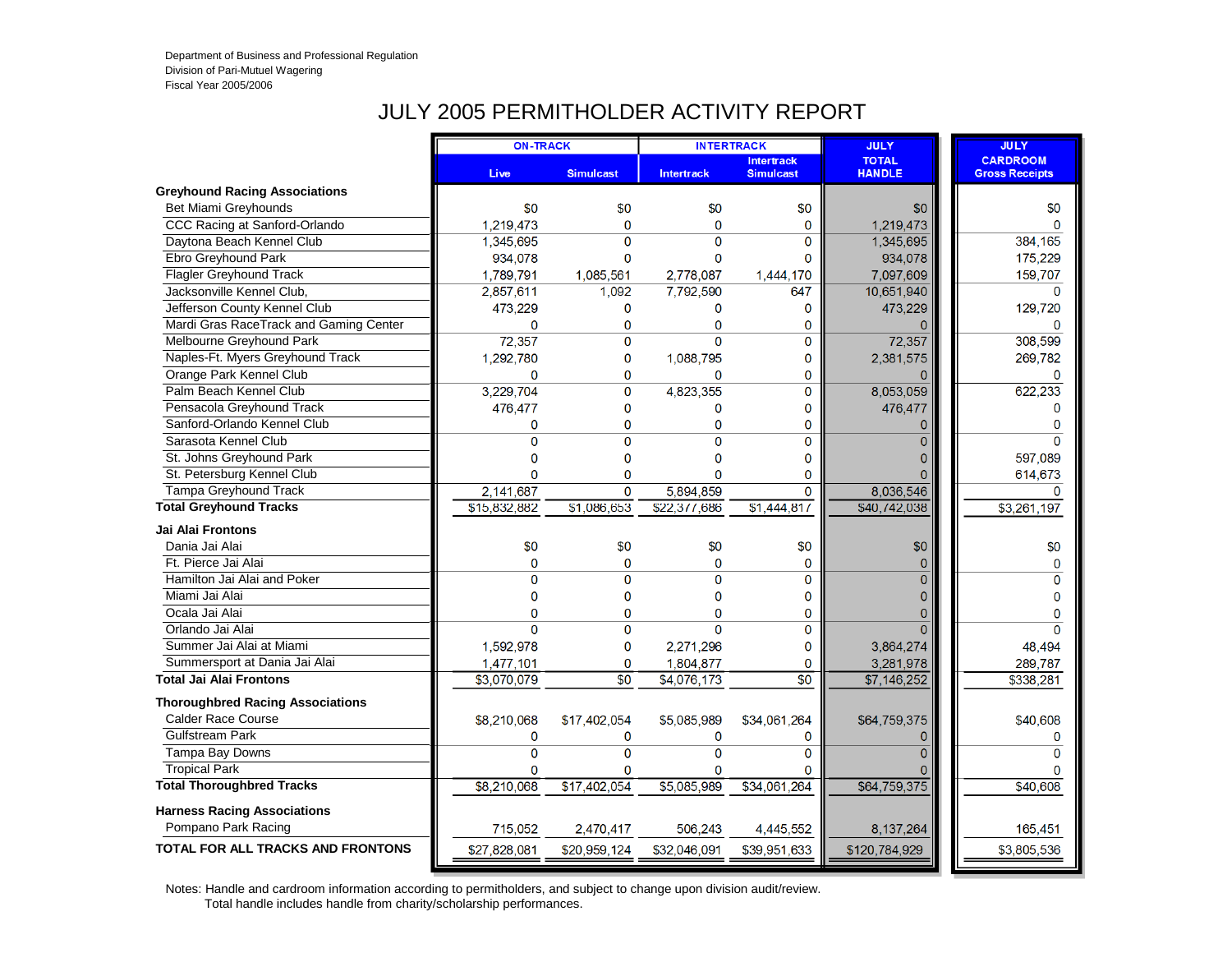### AUGUST 2005 PERMITHOLDER ACTIVITY REPORT

|                                          | <b>ON-TRACK</b> |                  |                   | <b>INTERTRACK</b>                     | <b>AUGUST</b>                 | <b>AUGUST</b>                            |
|------------------------------------------|-----------------|------------------|-------------------|---------------------------------------|-------------------------------|------------------------------------------|
|                                          | <b>Live</b>     | <b>Simulcast</b> | <b>Intertrack</b> | <b>Intertrack</b><br><b>Simulcast</b> | <b>TOTAL</b><br><b>HANDLE</b> | <b>CARDROOM</b><br><b>Gross Receipts</b> |
| <b>Greyhound Racing Associations</b>     |                 |                  |                   |                                       |                               |                                          |
| Bet Miami Greyhounds                     | \$0             | \$0              | \$0               | \$0                                   | \$0                           | \$0                                      |
| CCC Racing at Sanford-Orlando            | 950,701         | $\Omega$         | $\Omega$          | $\Omega$                              | 950,701                       | $\Omega$                                 |
| Daytona Beach Kennel Club                | 991,758         | $\mathbf 0$      | $\mathbf 0$       | 0                                     | 991,758                       | 378,728                                  |
| Ebro Greyhound Park                      | 681,663         | $\mathbf 0$      | $\mathbf{0}$      | $\mathbf{0}$                          | 681,663                       | 161,296                                  |
| <b>Flagler Greyhound Track</b>           | 1,283,374       | 870,526          | 2,107,140         | 1,324,948                             | 5,585,988                     | 133,489                                  |
| Jacksonville Kennel Club.                | 2,571,415       | 784              | 7,037,513         | 984                                   | 9,610,696                     | $\Omega$                                 |
| Jefferson County Kennel Club             | 403,796         | $\overline{0}$   | $\mathbf{0}$      | $\mathbf 0$                           | 403,796                       | 116,700                                  |
| Mardi Gras RaceTrack and Gaming Center   | $\overline{0}$  | 0                | $\overline{0}$    | $\mathbf{0}$                          | 0                             | $\Omega$                                 |
| Melbourne Greyhound Park                 | 53,549          | 0                | 0                 | 0                                     | 53,549                        | 307,250                                  |
| Naples-Ft. Myers Greyhound Track         | 1,125,435       | $\mathbf 0$      | 955,722           | $\mathbf{0}$                          | 2,081,157                     | 244,317                                  |
| Orange Park Kennel Club                  | 0               | $\mathbf 0$      | $\mathbf{O}$      | 0                                     | 0                             | $\Omega$                                 |
| Palm Beach Kennel Club                   | 2.688.352       | 441              | 4,201,972         | $\mathbf{0}$                          | 6,890,765                     | 609,275                                  |
| Pensacola Greyhound Track                | 463,411         | $\mathbf 0$      | $\mathbf{0}$      | $\mathbf 0$                           | 463,411                       | 0                                        |
| Sanford-Orlando Kennel Club              | 0               | $\mathbf{0}$     | $\mathbf 0$       | $\Omega$                              | $\mathbf{0}$                  | $\Omega$                                 |
| Sarasota Kennel Club                     | 0               | $\mathbf{0}$     | $\Omega$          | 0                                     | 0                             |                                          |
| St. Johns Greyhound Park                 | 0               | $\overline{0}$   | $\mathbf 0$       | $\mathbf 0$                           | Ō                             | 560,776                                  |
| St. Petersburg Kennel Club               | $\overline{0}$  | $\mathbf 0$      | $\mathbf 0$       | $\Omega$                              | 0                             | 602,325                                  |
| Tampa Greyhound Track                    | 2,033,749       | 335              | 5,741,560         | 160                                   | 7,775,804                     | $\Omega$                                 |
| <b>Total Greyhound Tracks</b>            | \$13,247,203    | \$872,086        | \$20,043,907      | \$1,326,092                           | \$35,489,288                  | \$3,114,156                              |
| <b>Jai Alai Frontons</b>                 |                 |                  |                   |                                       |                               |                                          |
| Dania Jai Alai                           | \$0             | \$0              | \$0               | \$0                                   | \$0                           | \$0                                      |
| Ft. Pierce Jai Alai                      | 0               | $\Omega$         | $\Omega$          | $\Omega$                              | $\Omega$                      | $\mathbf 0$                              |
| Hamilton Jai Alai and Poker              | 0               | $\overline{0}$   | $\mathbf{0}$      | $\mathbf 0$                           | Ō                             | $\Omega$                                 |
| Miami Jai Alai                           | 0               | 0                | $\mathbf 0$       | 0                                     | 0                             | $\mathbf 0$                              |
| Ocala Jai Alai                           | $\overline{0}$  | $\overline{0}$   | $\Omega$          | $\mathbf{0}$                          | $\overline{0}$                | $\mathbf{0}$                             |
| Orlando Jai Alai                         | $\Omega$        | $\mathbf{0}$     | $\Omega$          | $\Omega$                              |                               | $\Omega$                                 |
| Summer Jai Alai at Miami                 | 1,372,436       | $\mathbf{0}$     | 1,979,366         | $\bf{0}$                              | 3,351,802                     | 37,111                                   |
| Summersport at Dania Jai Alai            | 1,299,071       | $\mathbf{0}$     | 1,580,886         | $\mathbf 0$                           | 2,879,957                     | 280,320                                  |
| <b>Total Jai Alai Frontons</b>           | \$2,671,507     | $\overline{30}$  | \$3,560,252       | $\overline{50}$                       | \$6,231,759                   | \$317,431                                |
| <b>Thoroughbred Racing Associations</b>  |                 |                  |                   |                                       |                               |                                          |
| <b>Calder Race Course</b>                | \$5,896,986     | \$15,848,712     | \$3,931,222       | \$34,182,218                          | \$59,859,138                  | \$27,230                                 |
| <b>Gulfstream Park</b>                   | 0               | $\mathbf{0}$     | $\mathbf{0}$      | $\Omega$                              | $\overline{0}$                | $\Omega$                                 |
| Tampa Bay Downs                          | 0               | 0                | 0                 | $\Omega$                              | 0                             | $\Omega$                                 |
| <b>Tropical Park</b>                     | 0               | $\mathbf{0}$     | $\mathbf{0}$      | $\Omega$                              | ი                             | $\Omega$                                 |
| <b>Total Thoroughbred Tracks</b>         | \$5,896,986     | \$15,848,712     | \$3,931,222       | \$34,182,218                          | \$59,859,138                  | \$27,230                                 |
| <b>Harness Racing Associations</b>       |                 |                  |                   |                                       |                               |                                          |
| Pompano Park Racing                      | 166,667         | 1,875,196        | 108,258           | 3,930,441                             | 6,080,562                     | 35,733                                   |
| <b>TOTAL FOR ALL TRACKS AND FRONTONS</b> | \$21,982,363    | \$18,595,994     | \$27,643,639      | \$39,438,751                          | \$107,660,747                 | \$3,494,550                              |
|                                          |                 |                  |                   |                                       |                               |                                          |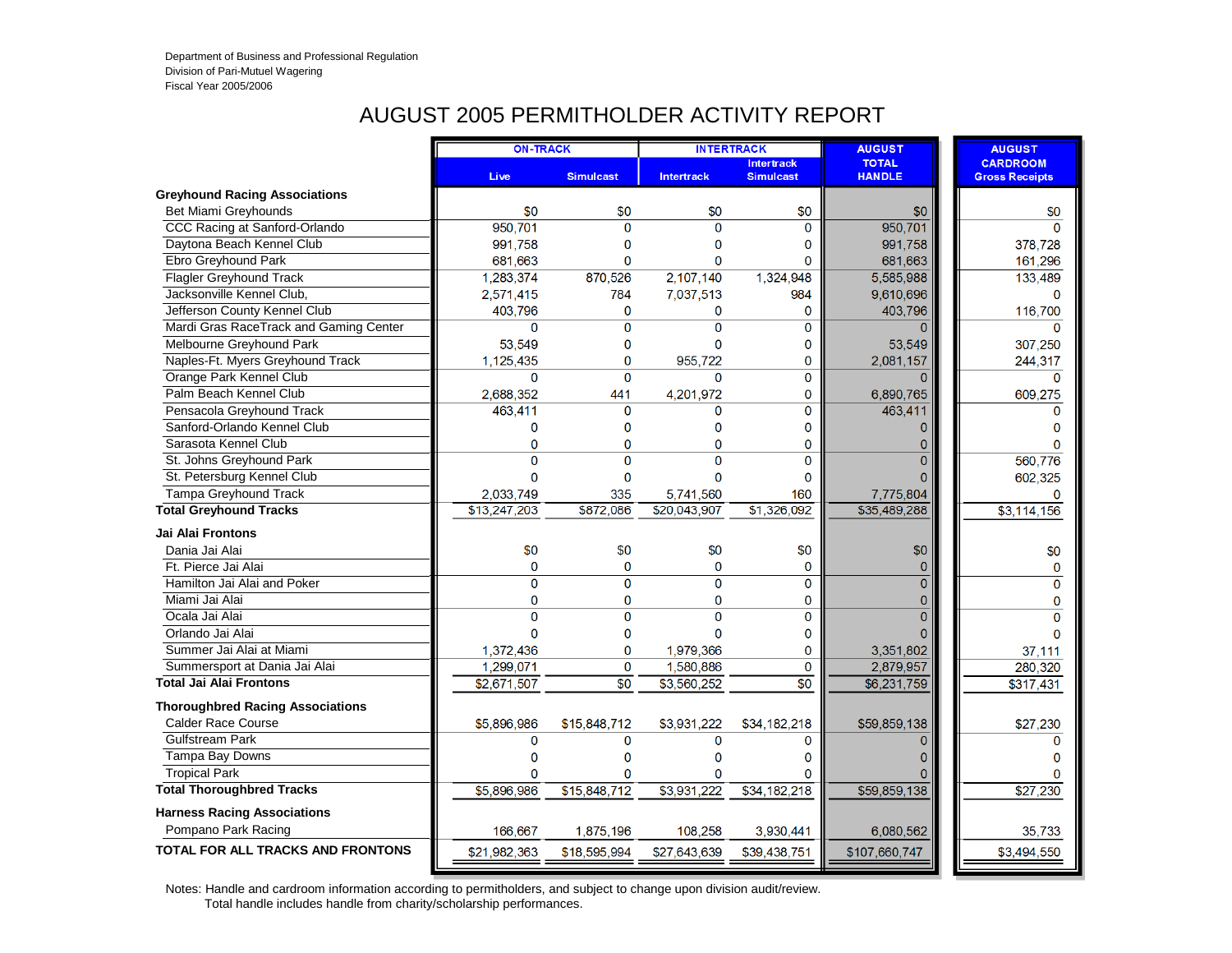# SEPTEMBER 2005 PERMITHOLDER ACTIVITY REPORT

|                                          | <b>ON-TRACK</b> |                  | <b>INTERTRACK</b> |                                       | <b>SEPTEMBER</b>              | <b>SEPTEMBER</b>                         |
|------------------------------------------|-----------------|------------------|-------------------|---------------------------------------|-------------------------------|------------------------------------------|
|                                          | Live            | <b>Simulcast</b> | <b>Intertrack</b> | <b>Intertrack</b><br><b>Simulcast</b> | <b>TOTAL</b><br><b>HANDLE</b> | <b>CARDROOM</b><br><b>Gross Receipts</b> |
| <b>Greyhound Racing Associations</b>     |                 |                  |                   |                                       |                               |                                          |
| Bet Miami Greyhounds                     | \$1,356,061     | \$959,276        | \$2,165,150       | \$1,281,341                           | \$5,761,828                   | \$136,343                                |
| CCC Racing at Sanford-Orlando            | 962,607         | $\Omega$         | $\Omega$          | 0                                     | 962,607                       |                                          |
| Daytona Beach Kennel Club                | 822,501         | 0                | 0                 | 0                                     | 822,501                       | 353,139                                  |
| Ebro Greyhound Park                      | 480,138         | $\overline{0}$   | $\mathbf{0}$      | 0                                     | 480,138                       | 140,572                                  |
| <b>Flagler Greyhound Track</b>           | 0               | $\overline{0}$   | $\Omega$          | 0                                     | $\Omega$                      | $\Omega$                                 |
| Jacksonville Kennel Club,                | 556,443         | 0                | 1,494,186         | 0                                     | 2,050,629                     | O                                        |
| Jefferson County Kennel Club             | 339,373         | $\overline{0}$   | $\mathbf{0}$      | 0                                     | 339,373                       | 98.630                                   |
| Mardi Gras RaceTrack and Gaming Center   | 0               | $\overline{0}$   | $\overline{0}$    | 0                                     | $\Omega$                      | $\Omega$                                 |
| Melbourne Greyhound Park                 | 36,690          | 0                | $\mathbf 0$       | 0                                     | 36,690                        | 300,394                                  |
| Naples-Ft. Myers Greyhound Track         | 1,071,935       | $\overline{0}$   | 970,205           | 0                                     | 2,042,140                     | 243,959                                  |
| Orange Park Kennel Club                  | $\mathbf{0}$    | $\mathbf{O}$     | $\Omega$          | 0                                     | $\Omega$                      | $\Omega$                                 |
| Palm Beach Kennel Club                   | 2,687,939       | 0                | 4,179,423         | 0                                     | 6,867,362                     | 586,058                                  |
| Pensacola Greyhound Track                | 485,411         | $\overline{0}$   | $\mathbf 0$       | 0                                     | 485,411                       | $\mathbf 0$                              |
| Sanford-Orlando Kennel Club              | $\Omega$        | $\overline{0}$   | $\Omega$          | 0                                     | $\Omega$                      | $\Omega$                                 |
| Sarasota Kennel Club                     | $\mathbf{0}$    | 0                | $\mathbf{0}$      | 0                                     |                               | $\Omega$                                 |
| St. Johns Greyhound Park                 | 1,348,492       | $\overline{0}$   | 5,078,789         | 0                                     | 6,427,281                     | 524,761                                  |
| St. Petersburg Kennel Club               | 1,558,047       | $\Omega$         | 2,919,547         | 0                                     | 4,477,594                     | 586.354                                  |
| Tampa Greyhound Track                    | 723,563         | $\mathbf 0$      | 1,898,038         | $\Omega$                              | 2,621,601                     |                                          |
| <b>Total Greyhound Tracks</b>            | \$12,429,200    | \$959,276        | \$18,705,338      | \$1,281,341                           | \$33,375,155                  | \$2,970,209                              |
| Jai Alai Frontons                        |                 |                  |                   |                                       |                               |                                          |
| Dania Jai Alai                           | \$0             | \$0              | \$0               | \$0                                   | \$0                           | \$0                                      |
| Ft. Pierce Jai Alai                      | $\Omega$        | $\mathbf{0}$     | $\overline{0}$    | 0                                     |                               | $\Omega$                                 |
| Hamilton Jai Alai and Poker              | 53,413          | $\overline{0}$   | $\overline{0}$    | 0                                     | 53,413                        | 57,637                                   |
| Miami Jai Alai                           | 0               | $\overline{0}$   | $\mathbf{0}$      | 0                                     | $\Omega$                      | $\Omega$                                 |
| Ocala Jai Alai                           | $\mathbf 0$     | 0                | $\mathbf{0}$      | 0                                     | $\Omega$                      | 0                                        |
| Orlando Jai Alai                         | $\Omega$        | 0                | $\overline{0}$    | 0                                     | $\Omega$                      | $\Omega$                                 |
| Summer Jai Alai at Miami                 | 1,497,035       | 0                | 2,064,679         | 0                                     | 3,561,714                     | 37,182                                   |
| Summersport at Dania Jai Alai            | 1,111,627       | 0                | 1,470,523         | 0                                     | 2,582,150                     | 246,260                                  |
| <b>Total Jai Alai Frontons</b>           | \$2,662,075     | \$0              | \$3,535,202       | $\overline{50}$                       | \$6,197,277                   | \$341,079                                |
| <b>Thoroughbred Racing Associations</b>  |                 |                  |                   |                                       |                               |                                          |
| Calder Race Course                       | \$7,069,806     | \$14,542,652     | \$4,715,282       | \$29.586.885                          | \$55,914,625                  | \$26,558                                 |
| <b>Gulfstream Park</b>                   | 0               | $\Omega$         | $\mathbf{0}$      | 0                                     | $\Omega$                      | $\Omega$                                 |
| Tampa Bay Downs                          | $\Omega$        | 0                | $\mathbf 0$       | 0                                     | 0                             | n                                        |
| <b>Tropical Park</b>                     | 0               | $\Omega$         | $\mathbf{0}$      | $\mathbf{0}$                          |                               | $\Omega$                                 |
| <b>Total Thoroughbred Tracks</b>         | \$7,069,806     | \$14,542,652     | \$4,715,282       | \$29,586,885                          | \$55,914,625                  | \$26,558                                 |
| <b>Harness Racing Associations</b>       |                 |                  |                   |                                       |                               |                                          |
| Pompano Park Racing                      | 586,238         | 1,925,681        | 394,669           | 3,467,937                             | 6,374,525                     | 137,078                                  |
| <b>TOTAL FOR ALL TRACKS AND FRONTONS</b> | \$22,747,319    | \$17,427,609     | \$27,350,491      | \$34,336,163                          | \$101,861,582                 | \$3,474,923                              |
|                                          |                 |                  |                   |                                       |                               |                                          |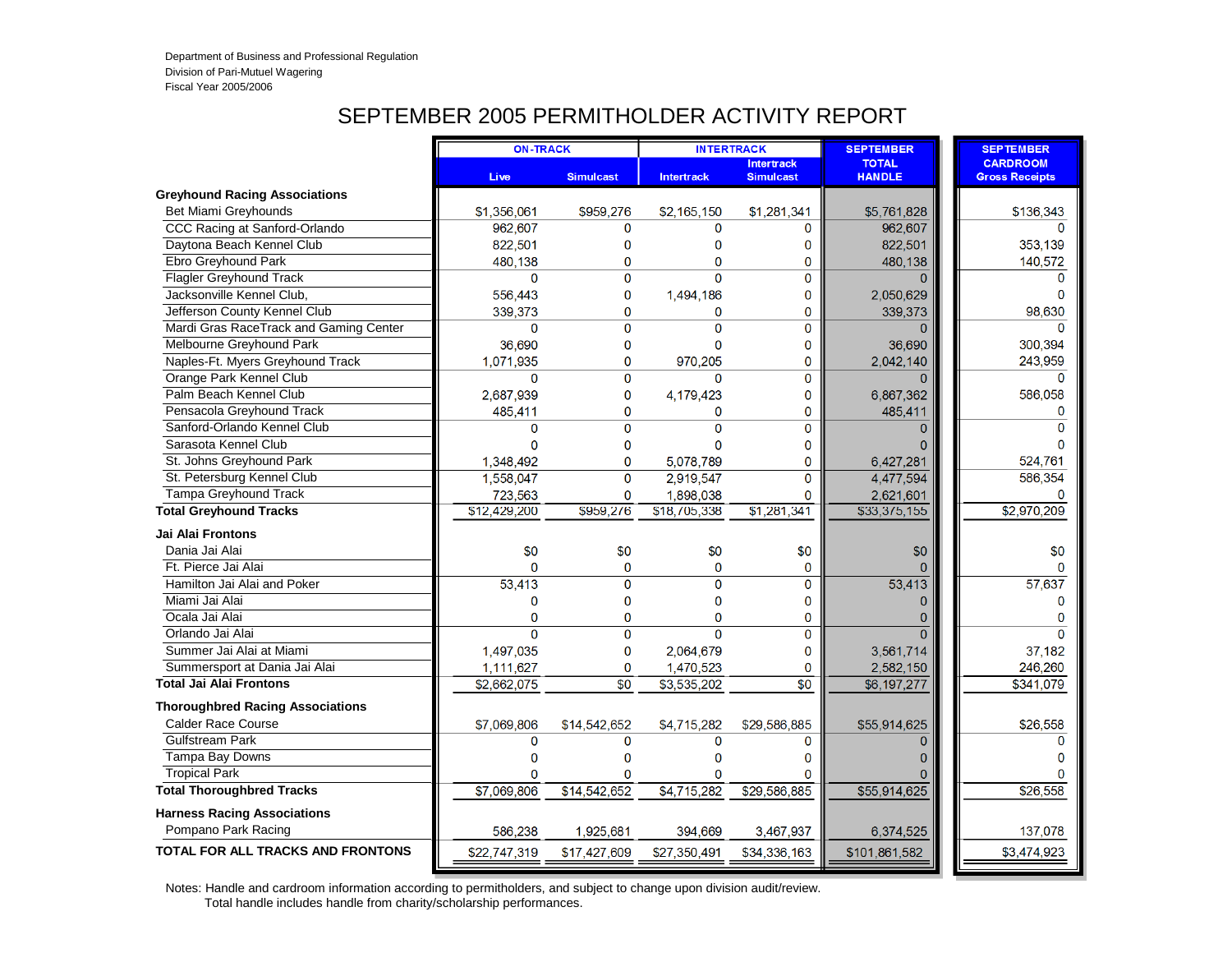# OCTOBER 2005 PERMITHOLDER ACTIVITY REPORT

|                                          | <b>ON-TRACK</b> |                  |                   | <b>INTERTRACK</b>                     | <b>OCTOBER</b>                | <b>OCTOBER</b>                           |
|------------------------------------------|-----------------|------------------|-------------------|---------------------------------------|-------------------------------|------------------------------------------|
|                                          | <b>Live</b>     | <b>Simulcast</b> | <b>Intertrack</b> | <b>Intertrack</b><br><b>Simulcast</b> | <b>TOTAL</b><br><b>HANDLE</b> | <b>CARDROOM</b><br><b>Gross Receipts</b> |
| <b>Greyhound Racing Associations</b>     |                 |                  |                   |                                       |                               |                                          |
| Bet Miami Greyhounds                     | \$771,792       | \$507,707        | \$1,333,479       | \$683,420                             | \$3,296,398                   | \$76,070                                 |
| CCC Racing at Sanford-Orlando            | 1,099,225       | $\Omega$         | $\Omega$          | $\Omega$                              | 1,099,225                     | $\Omega$                                 |
| Daytona Beach Kennel Club                | 802,139         | $\mathbf 0$      | 0                 | 0                                     | 802,139                       | 372,820                                  |
| Ebro Greyhound Park                      | 421,901         | $\Omega$         | $\mathbf{0}$      | $\Omega$                              | 421,901                       | 143,874                                  |
| <b>Flagler Greyhound Track</b>           | 357,199         | 251,013          | 524,793           | 307,810                               | 1,440,815                     | 39,753                                   |
| Jacksonville Kennel Club.                | 0               | 0                | $\mathbf 0$       | 0                                     |                               | $\Omega$                                 |
| Jefferson County Kennel Club             | 309,987         | $\mathbf 0$      | 0                 | 0                                     | 309,987                       | 90,564                                   |
| Mardi Gras RaceTrack and Gaming Center   | 0               | $\Omega$         | $\Omega$          | $\overline{0}$                        |                               | $\Omega$                                 |
| Melbourne Greyhound Park                 | 50,025          | 0                | $\mathbf{0}$      | 0                                     | 50,025                        | 316,473                                  |
| Naples-Ft. Myers Greyhound Track         | 941,996         | $\mathbf 0$      | 751,083           | 0                                     | 1,693,079                     | 204,511                                  |
| Orange Park Kennel Club                  | $\mathbf{0}$    | $\overline{0}$   | $\Omega$          | 0                                     | $\Omega$                      | $\Omega$                                 |
| Palm Beach Kennel Club                   | 2,387,362       | $\overline{0}$   | 3,755,813         | 0                                     | 6, 143, 175                   | 500,221                                  |
| Pensacola Greyhound Track                | 468,683         | 0                | 0                 | 0                                     | 468,683                       | 0                                        |
| Sanford-Orlando Kennel Club              | $\mathbf 0$     | $\Omega$         | $\overline{0}$    | 0                                     | $\Omega$                      | $\Omega$                                 |
| Sarasota Kennel Club                     | $\Omega$        | 0                | $\Omega$          | 0                                     |                               |                                          |
| St. Johns Greyhound Park                 | 1,901,363       | 0                | 6,734,638         | 0                                     | 8,636,001                     | 579,550                                  |
| St. Petersburg Kennel Club               | 2,898,501       | 0                | 5,004,786         | 0                                     | 7,903,287                     | 609,939                                  |
| <b>Tampa Greyhound Track</b>             | 0               | $\Omega$         | $\bf{0}$          | 0                                     |                               |                                          |
| <b>Total Greyhound Tracks</b>            | \$12,410,173    | \$758,720        | \$18,104,592      | \$991,230                             | \$32,264,715                  | \$2,933,773                              |
| Jai Alai Frontons                        |                 |                  |                   |                                       |                               |                                          |
| Dania Jai Alai                           | \$0             | \$0              | \$0               | \$0                                   | \$0                           | \$0                                      |
| Ft. Pierce Jai Alai                      | $\Omega$        | $\mathbf{0}$     | $\mathbf{0}$      | 0                                     |                               | $\Omega$                                 |
| Hamilton Jai Alai and Poker              | 109,853         | $\overline{0}$   | $\overline{0}$    | $\overline{0}$                        | 109,853                       | 169,481                                  |
| Miami Jai Alai                           | 0               | 0                | $\mathbf 0$       | 0                                     | $\Omega$                      | 0                                        |
| Ocala Jai Alai                           | 0               | 0                | $\mathbf{0}$      | 0                                     | $\Omega$                      | $\mathbf{0}$                             |
| Orlando Jai Alai                         | $\overline{0}$  | $\overline{0}$   | $\Omega$          | 0                                     | $\Omega$                      | $\Omega$                                 |
| Summer Jai Alai at Miami                 | 1,218,067       | 0                | 1,548,572         | 0                                     | 2,766,639                     | 27,312                                   |
| Summersport at Dania Jai Alai            | 1,146,282       | 0                | 1,444,995         | 0                                     | 2,591,277                     | 239,632                                  |
| <b>Total Jai Alai Frontons</b>           | \$2,474,202     | \$0              | \$2,993,567       | $\overline{50}$                       | \$5,467,769                   | \$436,425                                |
| <b>Thoroughbred Racing Associations</b>  |                 |                  |                   |                                       |                               |                                          |
| <b>Calder Race Course</b>                | \$4,594,865     | \$9,138,976      | \$2,890,318       | \$17,155,872                          | \$33,780,031                  | \$19,040                                 |
| <b>Gulfstream Park</b>                   | 0               | 0                | $\mathbf 0$       | 0                                     | $\Omega$                      | $\Omega$                                 |
| Tampa Bay Downs                          | $\Omega$        | 0                | $\Omega$          | n                                     |                               |                                          |
| <b>Tropical Park</b>                     | 1,635,193       | 5,859,933        | 1,119,659         | 17,453,248                            | 26,068,033                    | 7,757                                    |
| <b>Total Thoroughbred Tracks</b>         | \$6,230,058     | \$14,998,909     | \$4,009,977       | \$34,609,120                          | \$59,848,064                  | \$26,797                                 |
| <b>Harness Racing Associations</b>       |                 |                  |                   |                                       |                               |                                          |
| Pompano Park Racing                      | 561,325         | 1,412,080        | 336,944           | 2,677,289                             | 4,987,638                     | 109,685                                  |
| <b>TOTAL FOR ALL TRACKS AND FRONTONS</b> | \$21,675,758    | \$17,169,709     | \$25,445,080      | \$38,277,639                          | \$102,568,186                 | \$3,506,680                              |
|                                          |                 |                  |                   |                                       |                               |                                          |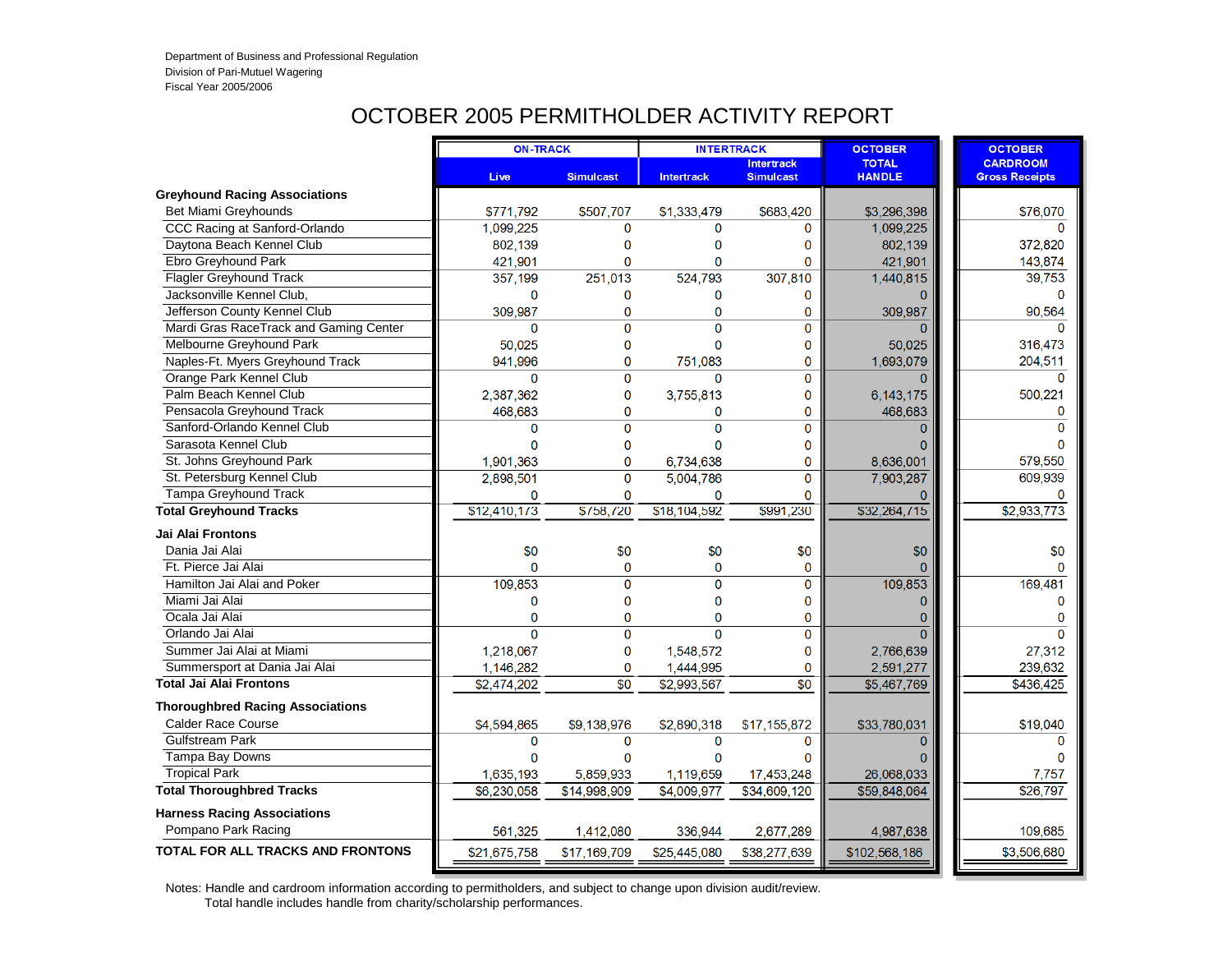## NOVEMBER 2005 PERMITHOLDER ACTIVITY REPORT

|                                          | <b>ON-TRACK</b> |                  | <b>INTERTRACK</b> |                                       | <b>NOVEMBER</b>               | <b>NOVEMBER</b>                          |
|------------------------------------------|-----------------|------------------|-------------------|---------------------------------------|-------------------------------|------------------------------------------|
|                                          | Live            | <b>Simulcast</b> | <b>Intertrack</b> | <b>Intertrack</b><br><b>Simulcast</b> | <b>TOTAL</b><br><b>HANDLE</b> | <b>CARDROOM</b><br><b>Gross Receipts</b> |
| Greyhound Racing Associations            |                 |                  |                   |                                       |                               |                                          |
| Bet Miami Greyhounds                     | \$0             | \$0              | \$0               | \$0                                   | \$0                           | \$0                                      |
| CCC Racing at Sanford-Orlando            |                 | $\Omega$         | $\Omega$          | 0                                     | $\Omega$                      | $\Omega$                                 |
| Daytona Beach Kennel Club                | 760,442         | 120,374          | $\mathbf 0$       | 0                                     | 880,816                       | 352,673                                  |
| Ebro Greyhound Park                      | 281,285         | $\Omega$         | $\mathbf{0}$      | 0                                     | 281,285                       | 137,995                                  |
| Flagler Greyhound Track                  | 1,113,733       | 1,038,437        | 1,795,542         | 922,200                               | 4,869,912                     | 119,056                                  |
| Jacksonville Kennel Club.                | $\mathbf 0$     | 0                | 0                 | 0                                     | 0                             | $\Omega$                                 |
| Jefferson County Kennel Club             | 291,494         | $\overline{0}$   | $\mathbf{0}$      | 0                                     | 291,494                       | 66.228                                   |
| Mardi Gras RaceTrack and Gaming Center   | 0               | $\Omega$         | $\Omega$          | $\overline{0}$                        |                               | $\Omega$                                 |
| Melbourne Greyhound Park                 | 53,106          | $\mathbf 0$      | $\mathbf{0}$      | 0                                     | 53,106                        | 257,880                                  |
| Naples-Ft. Myers Greyhound Track         | 1,508,626       | $\mathbf 0$      | 1,422,775         | 0                                     | 2,931,401                     | 275,053                                  |
| Orange Park Kennel Club                  | $\mathbf{0}$    | $\Omega$         | $\mathbf 0$       | 0                                     | $\Omega$                      | $\Omega$                                 |
| Palm Beach Kennel Club                   | 2,964,246       | 506              | 4,129,507         | 0                                     | 7,094,259                     | 583,600                                  |
| Pensacola Greyhound Track                | 430,979         | $\mathbf 0$      | $\mathbf 0$       | 0                                     | 430,979                       | $\Omega$                                 |
| Sanford-Orlando Kennel Club              | 1,080,562       | $\Omega$         | $\mathbf 0$       | 0                                     | 1,080,562                     | $\mathbf{0}$                             |
| Sarasota Kennel Club                     | 585,005         | $\mathbf{0}$     | $\Omega$          | 0                                     | 585,005                       | $\Omega$                                 |
| St. Johns Greyhound Park                 | 1,884,938       | 31,045           | 6,936,802         | 314,040                               | 9,166,825                     | 522,134                                  |
| St. Petersburg Kennel Club               | 3,139,440       | $\Omega$         | 4,917,430         | $\Omega$                              | 8,056,870                     | 515,936                                  |
| Tampa Greyhound Track                    | 0               | $\Omega$         | 0                 | 0                                     |                               |                                          |
| <b>Total Greyhound Tracks</b>            | \$14,093,856    | \$1,190,362      | \$19,202,056      | \$1,236,240                           | \$35,722,514                  | \$2,830,555                              |
| <b>Jai Alai Frontons</b>                 |                 |                  |                   |                                       |                               |                                          |
| Dania Jai Alai                           | \$0             | \$0              | \$0               | \$0                                   | \$0                           | \$0                                      |
| Ft. Pierce Jai Alai                      | $\Omega$        | $\mathbf{0}$     | $\mathbf{0}$      | $\mathbf 0$                           |                               | $\Omega$                                 |
| Hamilton Jai Alai and Poker              | 91,148          | $\overline{0}$   | $\Omega$          | 0                                     | 91,148                        | 144,568                                  |
| Miami Jai Alai                           | 897,321         | 0                | 1,262,934         | 0                                     | 2,160,255                     | 25,863                                   |
| Ocala Jai Alai                           | 0               | 0                | $\mathbf 0$       | 0                                     |                               | 0                                        |
| Orlando Jai Alai                         | $\overline{0}$  | 0                | $\overline{0}$    | 0                                     | $\Omega$                      | $\Omega$                                 |
| Summer Jai Alai at Miami                 | $\mathbf{0}$    | $\mathbf{0}$     | $\mathbf{0}$      | 0                                     |                               | n                                        |
| Summersport at Dania Jai Alai            | 1,666,139       | 0                | 1,340,665         | 0                                     | 3,006,804                     | 309,131                                  |
| <b>Total Jai Alai Frontons</b>           | \$2,654,608     | $\overline{50}$  | \$2,603,599       | $\overline{50}$                       | \$5,258,207                   | \$479,562                                |
| <b>Thoroughbred Racing Associations</b>  |                 |                  |                   |                                       |                               |                                          |
| <b>Calder Race Course</b>                | \$0             | \$0              | \$0               | \$0                                   | \$0                           | \$0                                      |
| <b>Gulfstream Park</b>                   | $\mathbf 0$     | $\Omega$         | $\Omega$          | $\Omega$                              | $\Omega$                      | $\Omega$                                 |
| Tampa Bay Downs                          | 0               | $\Omega$         | $\Omega$          | 0                                     |                               | $\Omega$                                 |
| <b>Tropical Park</b>                     | 7,383,874       | 15,328,331       | 4,872,436         | 31,077,782                            | 58,662,423                    | 24,598                                   |
| <b>Total Thoroughbred Tracks</b>         | \$7,383,874     | \$15,328,331     | \$4,872,436       | \$31,077,782                          | \$58,662,423                  | \$24,598                                 |
| <b>Harness Racing Associations</b>       |                 |                  |                   |                                       |                               |                                          |
| Pompano Park Racing                      | 0               | 850.963          | $\mathbf 0$       | 3,733,259                             | 4,584,222                     | $\Omega$                                 |
| <b>TOTAL FOR ALL TRACKS AND FRONTONS</b> | \$24,132,338    | \$17,369,656     | \$26,678,091      | \$36,047,281                          | \$104,227,366                 | \$3,334,715                              |
|                                          |                 |                  |                   |                                       |                               |                                          |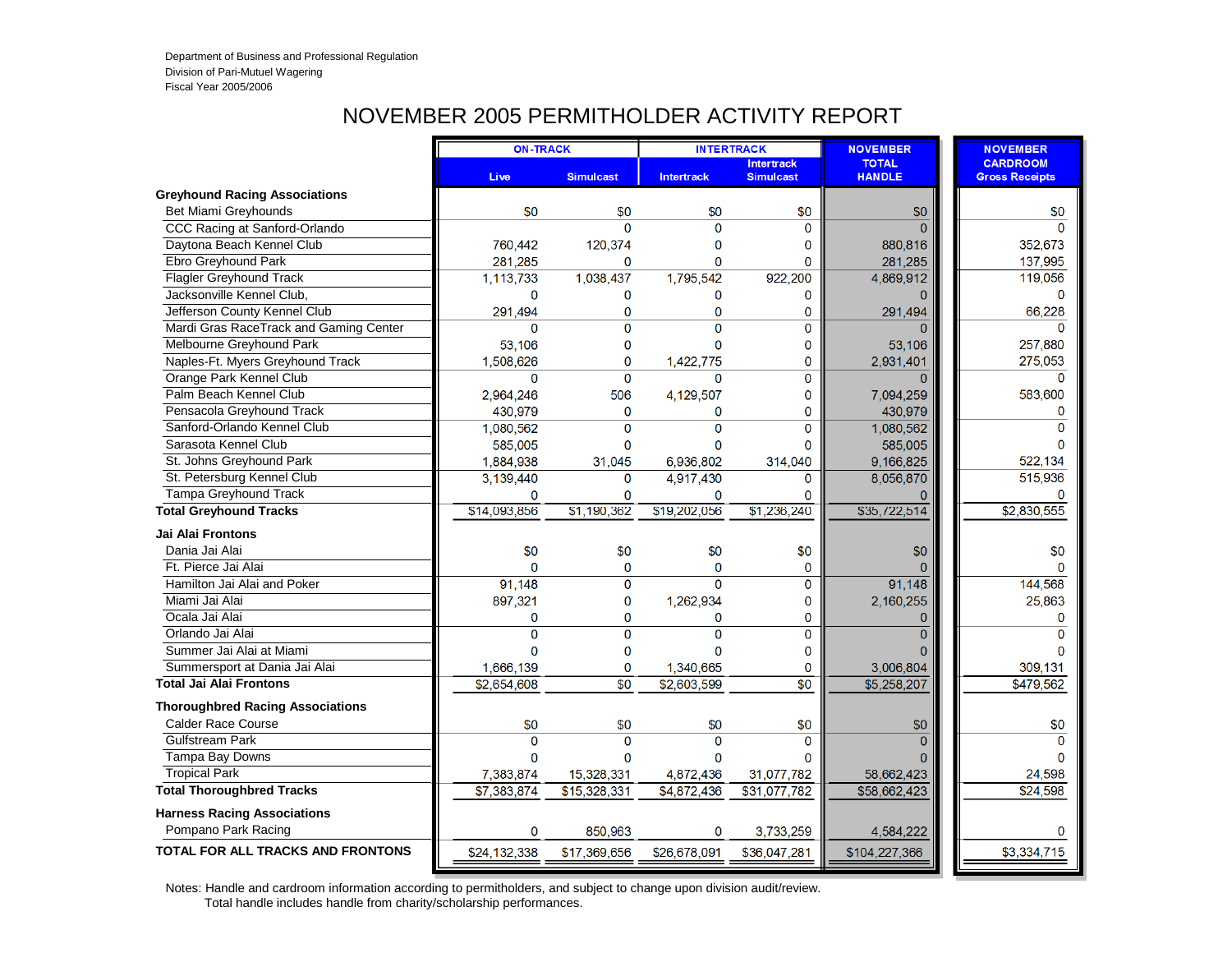# DECEMBER 2005 PERMITHOLDER ACTIVITY REPORT

|                                         | <b>ON-TRACK</b> |                  | <b>INTERTRACK</b> |                                       | <b>DECEMBER</b>               | <b>DECEMBER</b>                          |
|-----------------------------------------|-----------------|------------------|-------------------|---------------------------------------|-------------------------------|------------------------------------------|
|                                         | <b>Live</b>     | <b>Simulcast</b> | <b>Intertrack</b> | <b>Intertrack</b><br><b>Simulcast</b> | <b>TOTAL</b><br><b>HANDLE</b> | <b>CARDROOM</b><br><b>Gross Receipts</b> |
| <b>Greyhound Racing Associations</b>    |                 |                  |                   |                                       |                               |                                          |
| Bet Miami Greyhounds                    | \$1,966,725     | \$1,625,446      | \$1,971,982       | \$1,073,917                           | \$6,638,070                   | \$146,428                                |
| CCC Racing at Sanford-Orlando           | $\Omega$        | $\Omega$         | $\Omega$          | $\Omega$                              |                               | n                                        |
| Daytona Beach Kennel Club               | 704,988         | 201,271          | $\bf{0}$          | 0                                     | 906,259                       | 327,721                                  |
| Ebro Greyhound Park                     | $\mathbf 0$     | $\Omega$         | $\mathbf 0$       | $\mathbf 0$                           | $\Omega$                      | $\mathbf 0$                              |
| Flagler Greyhound Track                 | $\Omega$        | $\Omega$         | $\Omega$          | $\Omega$                              | $\Omega$                      | $\Omega$                                 |
| Jacksonville Kennel Club.               | $\mathbf 0$     | 0                | $\mathbf 0$       | 0                                     | $\Omega$                      | $\Omega$                                 |
| Jefferson County Kennel Club            | 59,217          | 0                | $\mathbf{0}$      | $\mathbf{0}$                          | 59,217                        | 9.920                                    |
| Mardi Gras RaceTrack and Gaming Center  | $\mathbf{0}$    | $\mathbf{0}$     | $\Omega$          | $\mathbf 0$                           |                               | $\Omega$                                 |
| Melbourne Greyhound Park                | 55,133          | 0                | $\mathbf{0}$      | $\mathbf 0$                           | 55,133                        | 334,587                                  |
| Naples-Ft. Myers Greyhound Track        | 1,879,466       | $\mathbf{0}$     | 2,196,431         | $\mathbf 0$                           | 4,075,897                     | 227,784                                  |
| Orange Park Kennel Club                 | 1,768,487       | 0                | 5,758,123         | $\mathbf 0$                           | 7,526,610                     | $\Omega$                                 |
| Palm Beach Kennel Club                  | 3,541,938       | 0                | 4,904,081         | 0                                     | 8,446,019                     | 666,078                                  |
| Pensacola Greyhound Track               | 415,160         | 0                | $\mathbf 0$       | $\mathbf 0$                           | 415,160                       | $\mathbf 0$                              |
| Sanford-Orlando Kennel Club             | 1,126,523       | 0                | $\mathbf 0$       | 0                                     | 1,126,523                     | $\Omega$                                 |
| Sarasota Kennel Club                    | 1,715,393       | 0                | $\Omega$          | 0                                     | 1,715,393                     | $\Omega$                                 |
| St. Johns Greyhound Park                | 382,501         | 0                | 1,377,936         | 0                                     | 1,760,437                     | 569,223                                  |
| St. Petersburg Kennel Club              | 3,114,709       | $\overline{0}$   | 5,073,958         | $\mathbf 0$                           | 8,188,667                     | 574,520                                  |
| Tampa Greyhound Track                   | $\mathbf 0$     | $\Omega$         | $\mathbf 0$       | $\Omega$                              |                               | $\Omega$                                 |
| <b>Total Greyhound Tracks</b>           | \$16,730,240    | \$1,826,717      | \$21,282,511      | \$1,073,917                           | \$40,913,385                  | \$2,856,261                              |
| <b>Jai Alai Frontons</b>                |                 |                  |                   |                                       |                               |                                          |
| Dania Jai Alai                          | \$1,570,718     | \$0              | \$1,477,558       | \$0                                   | \$3,048,276                   | \$257,980                                |
| Ft. Pierce Jai Alai                     | $\mathbf{0}$    | $\mathbf 0$      | $\mathbf{0}$      | 0                                     |                               | $\Omega$                                 |
| Hamilton Jai Alai and Poker             | 79,436          | $\Omega$         | $\Omega$          | $\overline{0}$                        | 79,436                        | 171,963                                  |
| Miami Jai Alai                          | 1,662,215       | 0                | 2,410,449         | 0                                     | 4,072,664                     | 72,679                                   |
| Ocala Jai Alai                          | $\mathbf{0}$    | 0                | $\mathbf 0$       | $\mathbf 0$                           | $\Omega$                      | 0                                        |
| Orlando Jai Alai                        | $\overline{0}$  | $\overline{0}$   | $\overline{0}$    | $\mathbf 0$                           | $\Omega$                      | $\Omega$                                 |
| Summer Jai Alai at Miami                | $\mathbf 0$     | 0                | $\mathbf{0}$      | $\bf{0}$                              | $\Omega$                      | $\Omega$                                 |
| Summersport at Dania Jai Alai           | $\Omega$        | 0                | $\mathbf{0}$      | 0                                     |                               |                                          |
| <b>Total Jai Alai Frontons</b>          | \$3,312,369     | $\overline{50}$  | \$3,888,007       | $\overline{50}$                       | \$7,200,376                   | \$502,622                                |
| <b>Thoroughbred Racing Associations</b> |                 |                  |                   |                                       |                               |                                          |
| <b>Calder Race Course</b>               | \$0             | \$0              | \$0               | \$0                                   | \$0                           | \$0                                      |
| Gulfstream Park                         | $\Omega$        | $\Omega$         | $\Omega$          | $\Omega$                              |                               | $\Omega$                                 |
| Tampa Bay Downs                         | 3,276,392       | 2,049,360        | 3,429,993         | 8,180,477                             | 16,936,222                    | 129,632                                  |
| <b>Tropical Park</b>                    | 11,784,462      | 13,636,494       | 8,172,807         | 16,525,629                            | 50,119,392                    | 31,076                                   |
| <b>Total Thoroughbred Tracks</b>        | \$15,060,854    | \$15,685,854     | \$11,602,800      | \$24,706,106                          | \$67,055,614                  | \$160,708                                |
| <b>Harness Racing Associations</b>      |                 |                  |                   |                                       |                               |                                          |
| Pompano Park Racing                     | 1,062,830       | 2,504,811        | 617,483           | 5,477,107                             | 9,662,231                     | 95,701                                   |
| TOTAL FOR ALL TRACKS AND FRONTONS       | \$36,166,293    | \$20,017,382     | \$37,390,801      | \$31,257,130                          | \$124,831,606                 | \$3,615,292                              |
|                                         |                 |                  |                   |                                       |                               |                                          |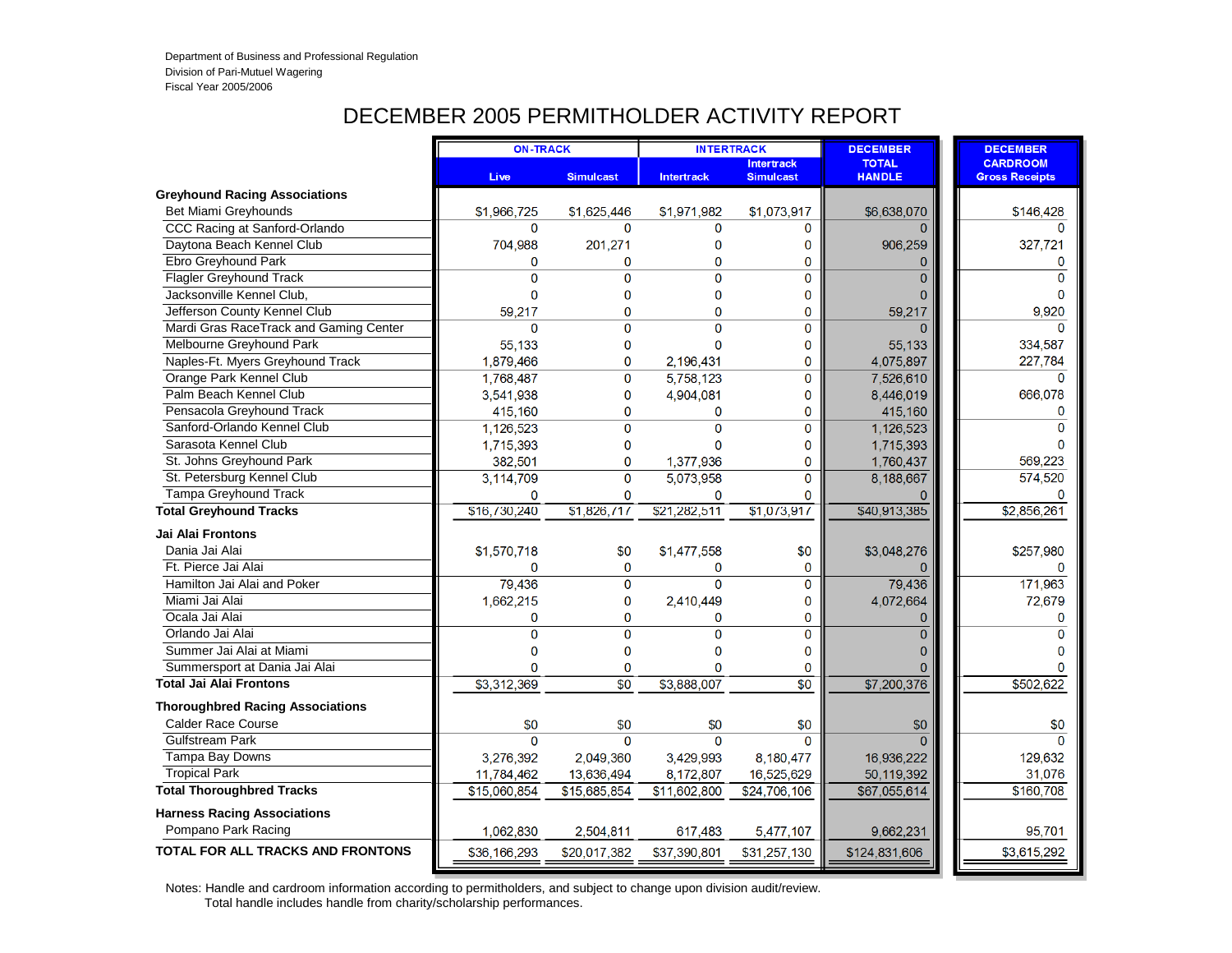## JANUARY 2006 PERMITHOLDER ACTIVITY REPORT

|                                          |              | <b>ON-TRACK</b><br><b>INTERTRACK</b> |                   |                                       | <b>JANUARY</b>                | <b>JANUARY</b>                           |
|------------------------------------------|--------------|--------------------------------------|-------------------|---------------------------------------|-------------------------------|------------------------------------------|
|                                          | <b>Live</b>  | <b>Simulcast</b>                     | <b>Intertrack</b> | <b>Intertrack</b><br><b>Simulcast</b> | <b>TOTAL</b><br><b>HANDLE</b> | <b>CARDROOM</b><br><b>Gross Receipts</b> |
| <b>Greyhound Racing Associations</b>     |              |                                      |                   |                                       |                               |                                          |
| Bet Miami Greyhounds                     | \$0          | \$0                                  | \$0               | \$0                                   | \$0                           | \$0                                      |
| CCC Racing at Sanford-Orlando            | $\Omega$     | $\Omega$                             | $\overline{0}$    | $\mathbf 0$                           |                               | $\Omega$                                 |
| Daytona Beach Kennel Club                | 934,823      | 148.186                              | 0                 | 0                                     | 1,083,009                     | 361,738                                  |
| Ebro Greyhound Park                      | 241,576      | $\Omega$                             | 0                 | 0                                     | 241,576                       | 115,921                                  |
| <b>Flagler Greyhound Track</b>           | 0            | $\Omega$                             | $\Omega$          | $\overline{0}$                        | $\Omega$                      | $\Omega$                                 |
| Jacksonville Kennel Club,                | 0            | 0                                    | 0                 | 0                                     | 0                             | $\Omega$                                 |
| Jefferson County Kennel Club             | $\Omega$     | $\Omega$                             | $\Omega$          | $\Omega$                              |                               | $\Omega$                                 |
| Mardi Gras RaceTrack and Gaming Center   | 2,264,796    | 1,697,679                            | 2,112,897         | 1,135,746                             | 7,211,118                     | 199,648                                  |
| Melbourne Greyhound Park                 | 115,851      | $\mathbf 0$                          | 0                 | 0                                     | 115,851                       | 350,052                                  |
| Naples-Ft. Myers Greyhound Track         | 2,622,110    | $\mathbf 0$                          | 2,394,573         | 0                                     | 5,016,683                     | 298,346                                  |
| Orange Park Kennel Club                  | 2,005,259    | $\mathbf{0}$                         | 7,074,557         | 0                                     | 9,079,816                     | $\Omega$                                 |
| Palm Beach Kennel Club                   | 4,097,940    | 0                                    | 4,941,554         | 0                                     | 9,039,494                     | 682,987                                  |
| Pensacola Greyhound Track                | 428,965      | 0                                    | 0                 | 0                                     | 428,965                       | 0                                        |
| Sanford-Orlando Kennel Club              | 1,192,177    | $\overline{0}$                       | $\overline{0}$    | 0                                     | 1,192,177                     | $\Omega$                                 |
| Sarasota Kennel Club                     | 2,072,030    | 0                                    | 0                 | 0                                     | 2,072,030                     |                                          |
| St. Johns Greyhound Park                 | 0            | $\overline{0}$                       | 0                 | 0                                     |                               | 534,933                                  |
| St. Petersburg Kennel Club               | 3,505,999    | $\overline{0}$                       | 5,046,506         | 0                                     | 8,552,505                     | 521,535                                  |
| Tampa Greyhound Track                    | $\mathbf{0}$ | $\Omega$                             | 0                 | $\overline{0}$                        |                               | $\Omega$                                 |
| <b>Total Greyhound Tracks</b>            | \$19,481,526 | \$1,845,865                          | \$21,570,087      | \$1,135,746                           | \$44,033,224                  | \$3,065,158                              |
| Jai Alai Frontons                        |              |                                      |                   |                                       |                               |                                          |
| Dania Jai Alai                           | \$1,655,558  | \$0                                  | \$1,499,115       | \$0                                   | \$3,154,673                   | \$206,812                                |
| Ft. Pierce Jai Alai                      | 297,013      | $\mathbf{0}$                         | 0                 | $\mathbf 0$                           | 297,013                       | $\Omega$                                 |
| Hamilton Jai Alai and Poker              | 45,111       | $\overline{0}$                       | $\overline{0}$    | 0                                     | 45.111                        | 165,869                                  |
| Miami Jai Alai                           | 1,688,322    | $\mathbf{0}$                         | 2,318,043         | 0                                     | 4,006,365                     | 77,881                                   |
| Ocala Jai Alai                           | $\mathbf{0}$ | 0                                    | 0                 | 0                                     |                               | 0                                        |
| Orlando Jai Alai                         | 744,178      | $\Omega$                             | $\overline{0}$    | 0                                     | 744,178                       | $\Omega$                                 |
| Summer Jai Alai at Miami                 | 0            | $\mathbf{0}$                         | $\bf{0}$          | 0                                     |                               | $\Omega$                                 |
| Summersport at Dania Jai Alai            | $\mathbf{0}$ | 0                                    | $\overline{0}$    | 0                                     |                               |                                          |
| <b>Total Jai Alai Frontons</b>           | \$4,430,182  | $\overline{50}$                      | \$3,817,158       | $\overline{50}$                       | \$8,247,340                   | \$450,562                                |
| <b>Thoroughbred Racing Associations</b>  |              |                                      |                   |                                       |                               |                                          |
| <b>Calder Race Course</b>                | \$0          | \$0                                  | \$0               | \$0                                   | \$0                           | \$2,782                                  |
| <b>Gulfstream Park</b>                   | 13,201,625   | 7,378,269                            | 10,998,530        | 21,025,714                            | 52,604,138                    | $\Omega$                                 |
| Tampa Bay Downs                          | 7,209,427    | 1,898,302                            | 9,090,445         | 8,386,140                             | 26,584,314                    | 310,845                                  |
| <b>Tropical Park</b>                     | 1,245,002    | 1,449,224                            | 643,798           | 702,670                               | 4,040,694                     |                                          |
| <b>Total Thoroughbred Tracks</b>         | \$21,656,054 | \$10,725,795                         | \$20,732,773      | \$30,114,524                          | \$83,229,146                  | \$313,627                                |
| <b>Harness Racing Associations</b>       |              |                                      |                   |                                       |                               |                                          |
| Pompano Park Racing                      | 1,410,007    | 2,668,204                            | 701,983           | 5,604,076                             | 10,384,270                    | 143,059                                  |
| <b>TOTAL FOR ALL TRACKS AND FRONTONS</b> | \$46,977,769 | \$15,239,864                         | \$46,822,001      | \$36,854,346                          | \$145,893,980                 | \$3,972,406                              |
|                                          |              |                                      |                   |                                       |                               |                                          |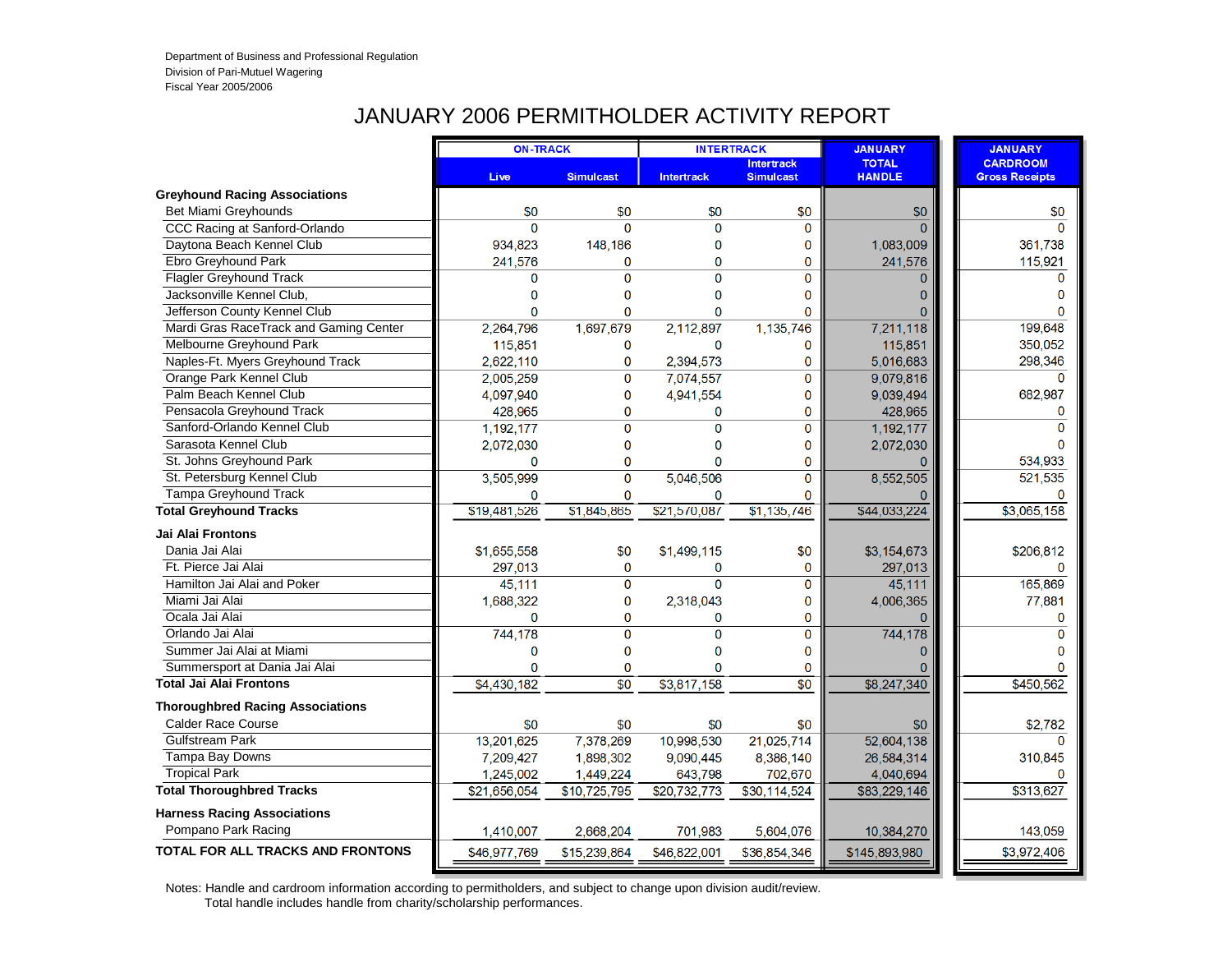## FEBRUARY 2006 PERMITHOLDER ACTIVITY REPORT

|                                          | <b>ON-TRACK</b> |                  | <b>INTERTRACK</b> |                                       | <b>FEBRUARY</b>               | <b>FEBRUARY</b>                          |
|------------------------------------------|-----------------|------------------|-------------------|---------------------------------------|-------------------------------|------------------------------------------|
|                                          | <b>Live</b>     | <b>Simulcast</b> | <b>Intertrack</b> | <b>Intertrack</b><br><b>Simulcast</b> | <b>TOTAL</b><br><b>HANDLE</b> | <b>CARDROOM</b><br><b>Gross Receipts</b> |
| <b>Greyhound Racing Associations</b>     |                 |                  |                   |                                       |                               |                                          |
| Bet Miami Greyhounds                     | \$0             | \$0              | \$0               | \$0                                   | \$0                           | \$0                                      |
| CCC Racing at Sanford-Orlando            | $\Omega$        | $\Omega$         | $\Omega$          | 0                                     |                               | $\Omega$                                 |
| Daytona Beach Kennel Club                | 1,030,635       | 115,354          | 0                 | 0                                     | 1,145,989                     | 331,364                                  |
| Ebro Greyhound Park                      | 413,209         | $\Omega$         | $\mathbf{0}$      | 0                                     | 413,209                       | 142,834                                  |
| <b>Flagler Greyhound Track</b>           | $\Omega$        | $\Omega$         | $\Omega$          | $\overline{0}$                        | $\Omega$                      | $\Omega$                                 |
| Jacksonville Kennel Club,                | $\mathbf{0}$    | $\Omega$         | $\mathbf 0$       | 0                                     |                               | $\Omega$                                 |
| Jefferson County Kennel Club             | 406.877         | $\Omega$         | $\mathbf{0}$      | 0                                     | 406,877                       | 70,232                                   |
| Mardi Gras RaceTrack and Gaming Center   | 2,113,717       | 1,732,130        | 2,245,473         | 1,152,760                             | 7,244,080                     | 194,599                                  |
| Melbourne Greyhound Park                 | 151,914         | 0                | $\mathbf{0}$      | 0                                     | 151,914                       | 300,750                                  |
| Naples-Ft. Myers Greyhound Track         | 3,032,485       | $\mathbf 0$      | 2,595,148         | 0                                     | 5,627,633                     | 303,628                                  |
| Orange Park Kennel Club                  | 2,122,117       | 0                | 8,133,347         | 0                                     | 10,255,464                    | $\Omega$                                 |
| Palm Beach Kennel Club                   | 4.098.140       | $\overline{0}$   | 4,998,131         | 0                                     | 9,096,271                     | 537,802                                  |
| Pensacola Greyhound Track                | 500,526         | 0                | $\mathbf 0$       | 0                                     | 500,526                       | $\mathbf 0$                              |
| Sanford-Orlando Kennel Club              | 1,405,380       | $\Omega$         | $\overline{0}$    | 0                                     | 1,405,380                     | $\Omega$                                 |
| Sarasota Kennel Club                     | 2,448,211       | 0                | 0                 | 0                                     | 2,448,211                     |                                          |
| St. Johns Greyhound Park                 | $\mathbf 0$     | $\overline{0}$   | 0                 | 0                                     |                               | 439,081                                  |
| St. Petersburg Kennel Club               | 4,051,011       | 0                | 4,824,596         | 0                                     | 8,875,607                     | 415,211                                  |
| <b>Tampa Greyhound Track</b>             | 0               | $\Omega$         | $\bf{0}$          | 0                                     |                               |                                          |
| <b>Total Greyhound Tracks</b>            | \$21,774,222    | 51,847,484       | \$22,796,695      | \$1,152,760                           | \$47,571,161                  | \$2,735,500                              |
| Jai Alai Frontons                        |                 |                  |                   |                                       |                               |                                          |
| Dania Jai Alai                           | \$1,618,250     | \$0              | \$1,511,095       | \$0                                   | \$3,129,345                   | \$113,805                                |
| Ft. Pierce Jai Alai                      | 317,589         | $\mathbf{O}$     | $\mathbf{0}$      | 0                                     | 317,589                       | $\Omega$                                 |
| Hamilton Jai Alai and Poker              | 22,945          | $\overline{0}$   | $\overline{0}$    | 0                                     | 22,945                        | 137,805                                  |
| Miami Jai Alai                           | 1,670,294       | 0                | 2,252,340         | 0                                     | 3,922,634                     | 87,407                                   |
| Ocala Jai Alai                           | $\Omega$        | 0                | 0                 | 0                                     |                               | $\mathbf{0}$                             |
| Orlando Jai Alai                         | 624,040         | $\overline{0}$   | $\overline{0}$    | 0                                     | 624,040                       | $\Omega$                                 |
| Summer Jai Alai at Miami                 | 0               | 0                | $\mathbf 0$       | 0                                     | n                             | $\Omega$                                 |
| Summersport at Dania Jai Alai            | $\Omega$        | 0                | $\mathbf{0}$      | 0                                     |                               |                                          |
| <b>Total Jai Alai Frontons</b>           | \$4,253,118     | $\overline{50}$  | \$3,763,435       | $\overline{50}$                       | \$8,016,553                   | \$339,017                                |
| <b>Thoroughbred Racing Associations</b>  |                 |                  |                   |                                       |                               |                                          |
| <b>Calder Race Course</b>                | \$0             | \$0              | \$0               | \$0                                   | \$0                           | \$0                                      |
| <b>Gulfstream Park</b>                   | 21,687,318      | 14,584,034       | 10,534,767        | 19, 162, 878                          | 65,968,997                    | $\Omega$                                 |
| Tampa Bay Downs                          | 6,488,735       | 1,724,236        | 8,106,345         | 7,585,916                             | 23,905,232                    | 310,225                                  |
| <b>Tropical Park</b>                     | $\Omega$        | $\Omega$         | $\Omega$          | 0                                     |                               |                                          |
| <b>Total Thoroughbred Tracks</b>         | \$28,176,053    | \$16,308,270     | \$18,641,112      | \$26,748,794                          | \$89,874,229                  | \$310,225                                |
| <b>Harness Racing Associations</b>       |                 |                  |                   |                                       |                               |                                          |
| Pompano Park Racing                      | 1,563,401       | 2,858,625        | 791,811           | 5,348,691                             | 10,562,528                    | 143,237                                  |
| <b>TOTAL FOR ALL TRACKS AND FRONTONS</b> | \$55,766,794    | \$21,014,379     | \$45,993,053      | \$33,250,245                          | \$156,024,471                 | \$3,527,978                              |
|                                          |                 |                  |                   |                                       |                               |                                          |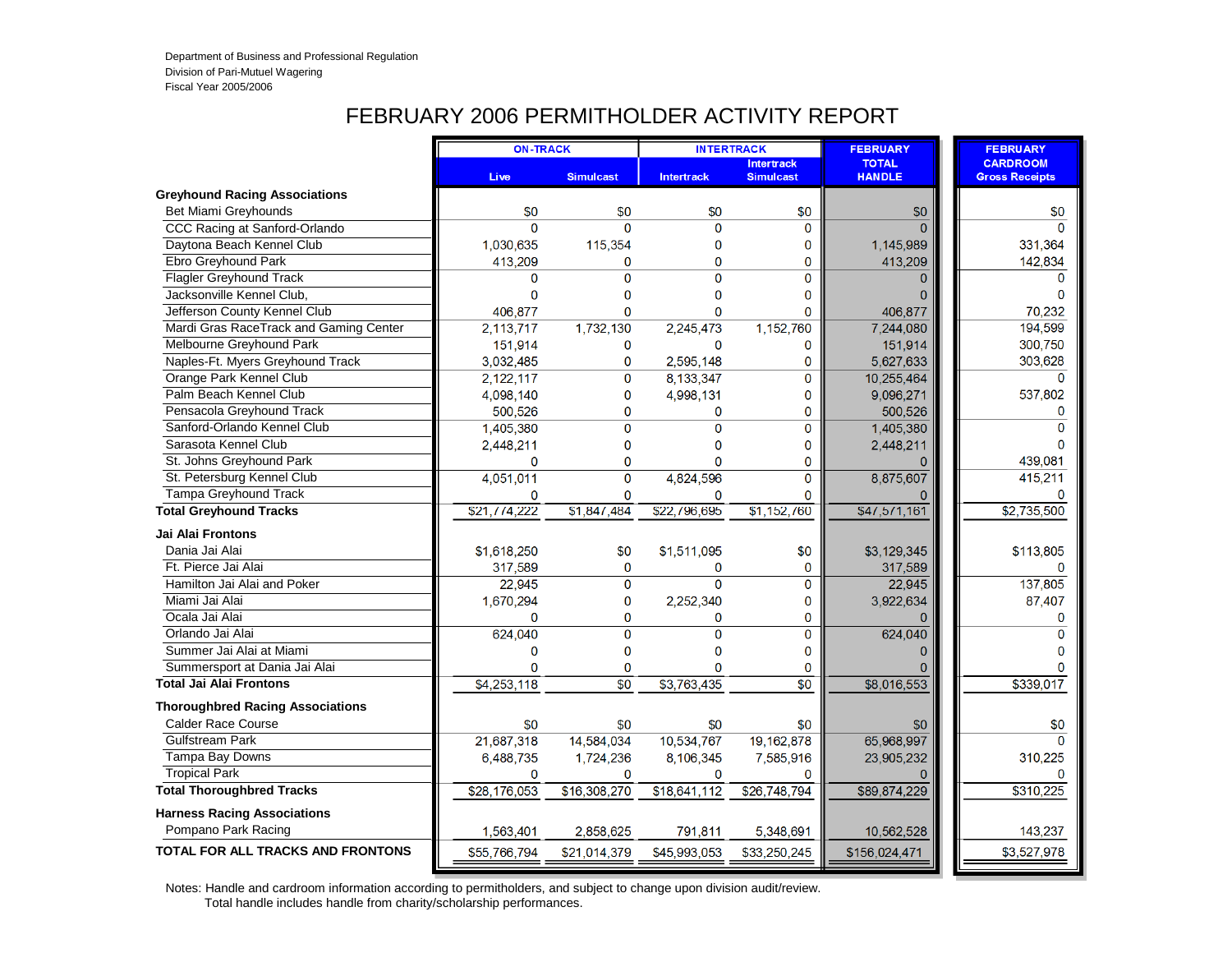### MARCH 2006 PERMITHOLDER ACTIVITY REPORT

|                                          | <b>ON-TRACK</b> |                  | <b>INTERTRACK</b> |                                       | <b>MARCH</b>                  | <b>MARCH</b>                             |
|------------------------------------------|-----------------|------------------|-------------------|---------------------------------------|-------------------------------|------------------------------------------|
|                                          | <b>Live</b>     | <b>Simulcast</b> | <b>Intertrack</b> | <b>Intertrack</b><br><b>Simulcast</b> | <b>TOTAL</b><br><b>HANDLE</b> | <b>CARDROOM</b><br><b>Gross Receipts</b> |
| <b>Greyhound Racing Associations</b>     |                 |                  |                   |                                       |                               |                                          |
| Bet Miami Greyhounds                     | \$0             | \$0              | \$0               | \$0                                   | \$0                           | \$0                                      |
| CCC Racing at Sanford-Orlando            | $\Omega$        | $\Omega$         | $\Omega$          | 0                                     |                               | $\Omega$                                 |
| Daytona Beach Kennel Club                | 1,073,533       | 147,146          | 295,816           | 0                                     | 1,516,495                     | 372,492                                  |
| Ebro Greyhound Park                      | 431,333         | 0                | $\bf{0}$          | 0                                     | 431,333                       | 135,437                                  |
| <b>Flagler Greyhound Track</b>           | 0               | $\Omega$         | $\Omega$          | 0                                     | $\Omega$                      | $\Omega$                                 |
| Jacksonville Kennel Club.                | 0               | 0                | $\Omega$          | 0                                     |                               | $\Omega$                                 |
| Jefferson County Kennel Club             | 404,776         | 0                | $\mathbf{0}$      | 0                                     | 404,776                       | 75,888                                   |
| Mardi Gras RaceTrack and Gaming Center   | 2,343,898       | 1,940,769        | 2,443,518         | 1,273,407                             | 8,001,592                     | 207,008                                  |
| Melbourne Greyhound Park                 | 155,306         | 0                | 0                 | 0                                     | 155,306                       | 321,774                                  |
| Naples-Ft. Myers Greyhound Track         | 3,202,009       | 0                | 2,661,341         | 0                                     | 5,863,350                     | 317,787                                  |
| Orange Park Kennel Club                  | 2,290,243       | $\mathbf 0$      | 8,152,374         | 0                                     | 10,442,617                    | $\Omega$                                 |
| Palm Beach Kennel Club                   | 4,252,488       | $\mathbf{0}$     | 5,155,238         | 0                                     | 9,407,726                     | 668,332                                  |
| Pensacola Greyhound Track                | 538,632         | 0                | 0                 | 0                                     | 538,632                       | 0                                        |
| Sanford-Orlando Kennel Club              | 1,471,868       | $\Omega$         | $\Omega$          | 0                                     | 1,471,868                     | $\Omega$                                 |
| Sarasota Kennel Club                     | 2,681,756       | 0                | 0                 | 0                                     | 2,681,756                     |                                          |
| St. Johns Greyhound Park                 | $\Omega$        | 0                | 0                 | 0                                     | <sup>0</sup>                  | 503,321                                  |
| St. Petersburg Kennel Club               | 4,630,708       | 0                | 4,991,274         | 0                                     | 9,621,982                     | 511,905                                  |
| Tampa Greyhound Track                    | 0               | 0                | $\mathbf 0$       | $\Omega$                              |                               |                                          |
| <b>Total Greyhound Tracks</b>            | \$23,476,550    | \$2.087.915      | \$23,699,561      | \$1,273,407                           | \$50,537,433                  | $\overline{33,113,944}$                  |
| Jai Alai Frontons                        |                 |                  |                   |                                       |                               |                                          |
| Dania Jai Alai                           | \$1,588,464     | \$0              | \$1,848,887       | \$0                                   | \$3,437,351                   | \$107,622                                |
| Ft. Pierce Jai Alai                      | 325,602         | $\mathbf{0}$     | 0                 | 0                                     | 325,602                       | $\Omega$                                 |
| Hamilton Jai Alai and Poker              | 15,676          | $\Omega$         | $\mathbf{0}$      | 0                                     | 15,676                        | 141,154                                  |
| Miami Jai Alai                           | 1,923,462       | $\mathbf 0$      | 2,305,736         | 0                                     | 4,229,198                     | 89,982                                   |
| Ocala Jai Alai                           | $\mathbf{0}$    | 0                | $\mathbf 0$       | 0                                     |                               | $\mathbf{0}$                             |
| Orlando Jai Alai                         | 725,204         | $\Omega$         | $\overline{0}$    | $\overline{0}$                        | 725,204                       | $\Omega$                                 |
| Summer Jai Alai at Miami                 | 0               | 0                | $\mathbf 0$       | 0                                     | $\Omega$                      | $\Omega$                                 |
| Summersport at Dania Jai Alai            | $\Omega$        | $\Omega$         | $\Omega$          | $\mathbf{0}$                          |                               |                                          |
| <b>Total Jai Alai Frontons</b>           | \$4,578,408     | $\overline{50}$  | \$4,154,623       | $\overline{50}$                       | \$8,733,031                   | \$338,758                                |
| <b>Thoroughbred Racing Associations</b>  |                 |                  |                   |                                       |                               |                                          |
| <b>Calder Race Course</b>                | \$0             | \$0              | \$0               | \$0                                   | \$0                           | \$0                                      |
| <b>Gulfstream Park</b>                   | 20,337,760      | 14,448,610       | 10,755,029        | 21,229,269                            | 66,770,668                    | $\Omega$                                 |
| Tampa Bay Downs                          | 7,349,968       | 2,106,522        | 8,564,417         | 8,944,751                             | 26,965,658                    | 311,138                                  |
| <b>Tropical Park</b>                     | $\Omega$        | $\Omega$         | 0                 | 0                                     |                               | n                                        |
| <b>Total Thoroughbred Tracks</b>         | \$27,687,728    | \$16,555,132     | \$19,319,446      | \$30,174,020                          | \$93,736,326                  | \$311,138                                |
| <b>Harness Racing Associations</b>       |                 |                  |                   |                                       |                               |                                          |
| Pompano Park Racing                      | 1,553,386       | 3.253.469        | 822.015           | 6,078,069                             | 11,706,939                    | 158,940                                  |
| <b>TOTAL FOR ALL TRACKS AND FRONTONS</b> | \$57,296,072    | \$21,896,516     | \$47,995,645      | \$37,525,496                          | \$164,713,729                 | \$3,922,779                              |
|                                          |                 |                  |                   |                                       |                               |                                          |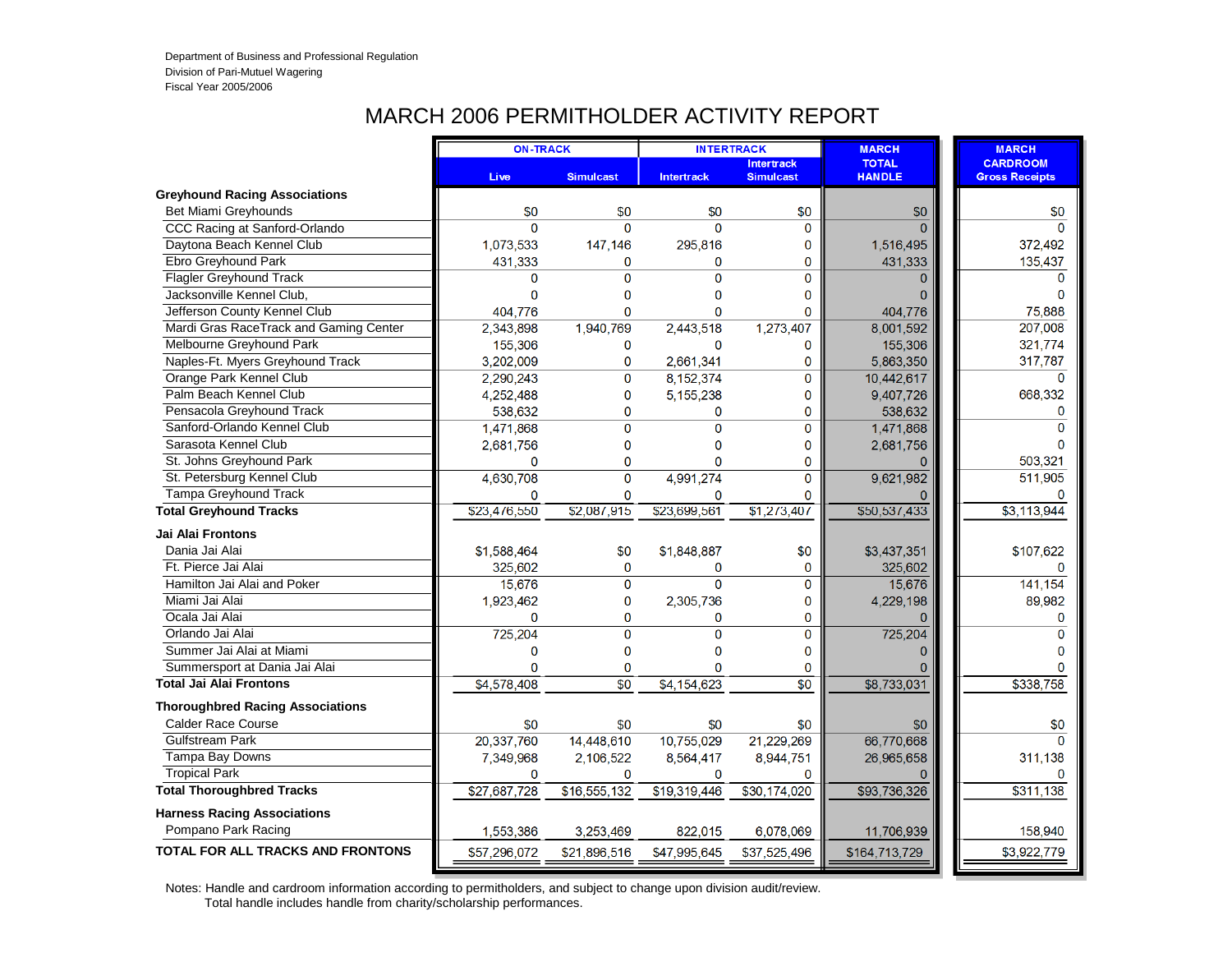# APRIL 2006 PERMITHOLDER ACTIVITY REPORT

|                                          | <b>ON-TRACK</b> |                  |                   | <b>INTERTRACK</b>                     | <b>APRIL</b>                  | <b>APRIL</b>                             |
|------------------------------------------|-----------------|------------------|-------------------|---------------------------------------|-------------------------------|------------------------------------------|
|                                          | Live            | <b>Simulcast</b> | <b>Intertrack</b> | <b>Intertrack</b><br><b>Simulcast</b> | <b>TOTAL</b><br><b>HANDLE</b> | <b>CARDROOM</b><br><b>Gross Receipts</b> |
| <b>Greyhound Racing Associations</b>     |                 |                  |                   |                                       |                               |                                          |
| Bet Miami Greyhounds                     | \$0             | \$0              | \$0               | \$0                                   | \$0                           | \$0                                      |
| CCC Racing at Sanford-Orlando            | $\Omega$        | $\Omega$         | $\Omega$          | 0                                     |                               | $\Omega$                                 |
| Daytona Beach Kennel Club                | 1,024,618       | 146,562          | 401,481           | 0                                     | 1,572,661                     | 372,123                                  |
| Ebro Greyhound Park                      | 501.133         | 0                | $\bf{0}$          | 0                                     | 501,133                       | 134,298                                  |
| <b>Flagler Greyhound Track</b>           | 0               | 0                | $\Omega$          | $\Omega$                              | $\Omega$                      | $\Omega$                                 |
| Jacksonville Kennel Club.                | $\Omega$        | 0                | $\Omega$          | 0                                     |                               | $\Omega$                                 |
| Jefferson County Kennel Club             | 319,630         | 0                | $\mathbf{0}$      | 0                                     | 319,630                       | 73,845                                   |
| Mardi Gras RaceTrack and Gaming Center   | 2,011,325       | 1,736,384        | 2,166,775         | 1,174,702                             | 7,089,186                     | 169,756                                  |
| Melbourne Greyhound Park                 | 71,865          | 0                | 0                 | 0                                     | 71,865                        | 352,192                                  |
| Naples-Ft. Myers Greyhound Track         | 2,400,038       | 0                | 2,366,152         | 0                                     | 4,766,190                     | 324,563                                  |
| Orange Park Kennel Club                  | 1,979,402       | $\mathbf 0$      | 6,880,456         | 0                                     | 8,859,858                     | $\Omega$                                 |
| Palm Beach Kennel Club                   | 3,847,186       | $\mathbf{0}$     | 5,420,461         | 0                                     | 9,267,647                     | 720,085                                  |
| Pensacola Greyhound Track                | 458,088         | 0                | $\bf{0}$          | 0                                     | 458,088                       | $\mathbf 0$                              |
| Sanford-Orlando Kennel Club              | 1,319,461       | $\Omega$         | $\Omega$          | 0                                     | 1,319,461                     | $\Omega$                                 |
| Sarasota Kennel Club                     | 1,094,209       | 0                | 0                 | 0                                     | 1,094,209                     |                                          |
| St. Johns Greyhound Park                 | $\Omega$        | 0                | 0                 | 0                                     |                               | 519,603                                  |
| St. Petersburg Kennel Club               | 3,532,236       | 0                | 5,113,285         | 0                                     | 8,645,521                     | 564,575                                  |
| Tampa Greyhound Track                    | 0               | 0                | $\mathbf 0$       | 0                                     |                               | $\Omega$                                 |
| <b>Total Greyhound Tracks</b>            | \$18,559,191    | \$1.882.946      | \$22,348,610      | \$1,174,702                           | \$43,965,449                  | $\overline{3,231,040}$                   |
| Jai Alai Frontons                        |                 |                  |                   |                                       |                               |                                          |
| Dania Jai Alai                           | \$1,379,431     | \$0              | \$1,788,305       | \$0                                   | \$3,167,736                   | \$176,985                                |
| Ft. Pierce Jai Alai                      | 0               | $\mathbf{0}$     | $\Omega$          | 0                                     |                               | $\Omega$                                 |
| Hamilton Jai Alai and Poker              | 12,704          | $\Omega$         | $\mathbf{0}$      | 0                                     | 12,704                        | 135,423                                  |
| Miami Jai Alai                           | 1,833,928       | 0                | 2,062,131         | 0                                     | 3,896,059                     | 96,410                                   |
| Ocala Jai Alai                           | 248,539         | 0                | $\mathbf 0$       | 0                                     | 248.539                       | $\mathbf{0}$                             |
| Orlando Jai Alai                         | $\Omega$        | $\Omega$         | $\overline{0}$    | $\overline{0}$                        | $\Omega$                      | $\Omega$                                 |
| Summer Jai Alai at Miami                 | 0               | 0                | $\mathbf 0$       | 0                                     | 0                             | $\Omega$                                 |
| Summersport at Dania Jai Alai            | 0               | $\Omega$         | $\Omega$          | $\mathbf{0}$                          |                               |                                          |
| <b>Total Jai Alai Frontons</b>           | \$3,474,602     | $\overline{50}$  | \$3,850,436       | $\overline{50}$                       | \$7,325,038                   | \$408,818                                |
| <b>Thoroughbred Racing Associations</b>  |                 |                  |                   |                                       |                               |                                          |
| <b>Calder Race Course</b>                | \$1,992,337     | \$3,461,930      | \$1,123,858       | \$3,520,675                           | \$10,098,800                  | \$0                                      |
| <b>Gulfstream Park</b>                   | 10,252,663      | 11,865,399       | 5,555,317         | 15,230,319                            | 42,903,698                    | 34,081                                   |
| Tampa Bay Downs                          | 4,869,058       | 2,680,064        | 6,655,640         | 10,854,137                            | 25,058,899                    | 204,068                                  |
| <b>Tropical Park</b>                     | $\Omega$        | $\Omega$         | $\Omega$          | 0                                     |                               |                                          |
| <b>Total Thoroughbred Tracks</b>         | \$17,114,058    | \$18,007,393     | \$13,334,815      | \$29,605,131                          | \$78,061,397                  | \$238,149                                |
| <b>Harness Racing Associations</b>       |                 |                  |                   |                                       |                               |                                          |
| Pompano Park Racing                      | 1,107,173       | 2.986.518        | 669,855           | 5,029,650                             | 9,793,196                     | 159,631                                  |
| <b>TOTAL FOR ALL TRACKS AND FRONTONS</b> | \$40,255,024    | \$22,876,857     | \$40,203,716      | \$35,809,483                          | \$139,145,080                 | \$4,037,637                              |
|                                          |                 |                  |                   |                                       |                               |                                          |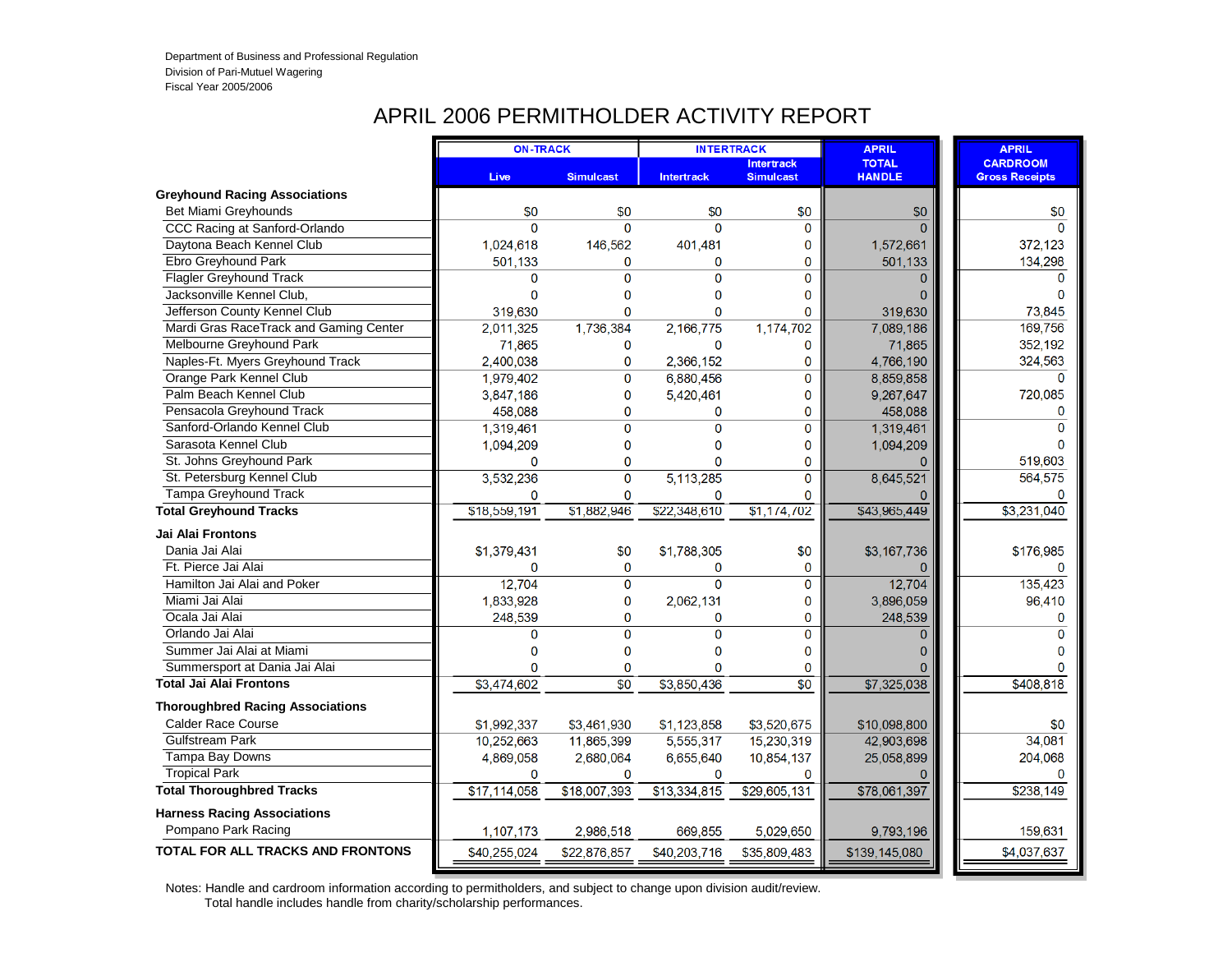## MAY 2006 PERMITHOLDER ACTIVITY REPORT

|                                          | <b>ON-TRACK</b> |                  | <b>INTERTRACK</b> |                                       | <b>MAY</b>                    | <b>MAY</b>                               |
|------------------------------------------|-----------------|------------------|-------------------|---------------------------------------|-------------------------------|------------------------------------------|
|                                          | <b>Live</b>     | <b>Simulcast</b> | <b>Intertrack</b> | <b>Intertrack</b><br><b>Simulcast</b> | <b>TOTAL</b><br><b>HANDLE</b> | <b>CARDROOM</b><br><b>Gross Receipts</b> |
| <b>Greyhound Racing Associations</b>     |                 |                  |                   |                                       |                               |                                          |
| Bet Miami Greyhounds                     | \$1,333,980     | \$1,559,718      | \$1,811,446       | \$1,137,777                           | \$5,842,921                   | \$160,707                                |
| CCC Racing at Sanford-Orlando            | 1,250,071       | $\Omega$         | $\Omega$          | 0                                     | 1,250,071                     |                                          |
| Daytona Beach Kennel Club                | 968,537         | 57,475           | 407,726           | 0                                     | 1,433,738                     | 362,865                                  |
| Ebro Greyhound Park                      | 568,696         | 0                | $\mathbf 0$       | 0                                     | 568,696                       | 153,595                                  |
| <b>Flagler Greyhound Track</b>           | $\Omega$        | $\Omega$         | $\mathbf{0}$      | $\Omega$                              | $\Omega$                      | $\Omega$                                 |
| Jacksonville Kennel Club,                | 92,761          | 0                | 275,119           | 0                                     | 367,880                       | $\Omega$                                 |
| Jefferson County Kennel Club             | 330.852         | $\overline{0}$   | $\mathbf{0}$      | $\mathbf{0}$                          | 330,852                       | 86.358                                   |
| Mardi Gras RaceTrack and Gaming Center   | 0               | $\mathbf{0}$     | $\mathbf{0}$      | $\Omega$                              |                               |                                          |
| Melbourne Greyhound Park                 | 59,777          | 0                | $\mathbf{0}$      | 0                                     | 59,777                        | 348,660                                  |
| Naples-Ft. Myers Greyhound Track         | 1,605,824       | $\Omega$         | 1,748,506         | $\Omega$                              | 3,354,330                     | 292,493                                  |
| Orange Park Kennel Club                  | 2,045,843       | 30,574           | 6,756,470         | 330,368                               | 9,163,255                     | $\Omega$                                 |
| Palm Beach Kennel Club                   | 3,572,991       | 1,158            | 5,694,279         | 0                                     | 9,268,428                     | 725,224                                  |
| Pensacola Greyhound Track                | 450,882         | 0                | 0                 | $\mathbf 0$                           | 450,882                       | 0                                        |
| Sanford-Orlando Kennel Club              | 92,633          | $\Omega$         | $\mathbf{0}$      | $\Omega$                              | 92,633                        | $\Omega$                                 |
| Sarasota Kennel Club                     | 0               | 0                | $\mathbf 0$       | $\Omega$                              |                               |                                          |
| St. Johns Greyhound Park                 | $\overline{0}$  | 0                | 0                 | 0                                     | 0                             | 546,754                                  |
| St. Petersburg Kennel Club               | 3,281,165       | 1,463            | 5,277,798         | 383                                   | 8,560,809                     | 642,470                                  |
| <b>Tampa Greyhound Track</b>             | 0               | $\Omega$         | $\mathbf 0$       | $\mathbf{0}$                          |                               |                                          |
| <b>Total Greyhound Tracks</b>            | \$15,654,012    | \$1,650,388      | \$21,971,344      | \$1,468,528                           | \$40,744,272                  | \$3,319,124                              |
| Jai Alai Frontons                        |                 |                  |                   |                                       |                               |                                          |
| Dania Jai Alai                           | \$1,276,442     | \$0              | \$1,784,169       | \$0                                   | \$3,060,611                   | \$215,923                                |
| Ft. Pierce Jai Alai                      | $\Omega$        | $\mathbf{0}$     | 0                 | 0                                     |                               | $\Omega$                                 |
| Hamilton Jai Alai and Poker              | 6,322           | $\overline{0}$   | $\mathbf{0}$      | $\mathbf{O}$                          | 6,322                         | 120,759                                  |
| Miami Jai Alai                           | $\Omega$        | 0                | $\mathbf{0}$      | 0                                     |                               |                                          |
| Ocala Jai Alai                           | 293,280         | 0                | $\mathbf 0$       | $\mathbf 0$                           | 293,280                       |                                          |
| Orlando Jai Alai                         | $\Omega$        | $\Omega$         | $\overline{0}$    | $\Omega$                              |                               | $\Omega$                                 |
| Summer Jai Alai at Miami                 | 1,741,116       | 0                | 2,035,076         | 0                                     | 3,776,192                     | 85,769                                   |
| Summersport at Dania Jai Alai            | 0               | 0                | 0                 | $\mathbf{0}$                          |                               |                                          |
| <b>Total Jai Alai Frontons</b>           | \$3,317,160     | $\overline{\$0}$ | \$3,819,245       | $\overline{50}$                       | \$7,136,405                   | \$422,451                                |
| <b>Thoroughbred Racing Associations</b>  |                 |                  |                   |                                       |                               |                                          |
| <b>Calder Race Course</b>                | \$7,339,512     | \$19,634,877     | \$4,606,732       | \$40,614,589                          | \$72,195,710                  | \$0                                      |
| <b>Gulfstream Park</b>                   | 0               | $\Omega$         | $\mathbf 0$       | 0                                     |                               | 12,732                                   |
| Tampa Bay Downs                          | 999,401         | 755,844          | 1,115,527         | 2,896,613                             | 5,767,385                     | 30,986                                   |
| <b>Tropical Park</b>                     | $\Omega$        | $\Omega$         | $\Omega$          | $\Omega$                              |                               |                                          |
| <b>Total Thoroughbred Tracks</b>         | \$8,338,913     | \$20,390,721     | \$5,722,259       | \$43,511,202                          | \$77,963,095                  | \$43,718                                 |
| <b>Harness Racing Associations</b>       |                 |                  |                   |                                       |                               |                                          |
| Pompano Park Racing                      | 643,887         | 2,704,263        | 487,493           | 4,956,112                             | 8,791,755                     | 148,110                                  |
| <b>TOTAL FOR ALL TRACKS AND FRONTONS</b> | \$27,953,972    | \$24,745,372     | \$32,000,341      | \$49,935,842                          | \$134,635,527                 | \$3,933,403                              |
|                                          |                 |                  |                   |                                       |                               |                                          |